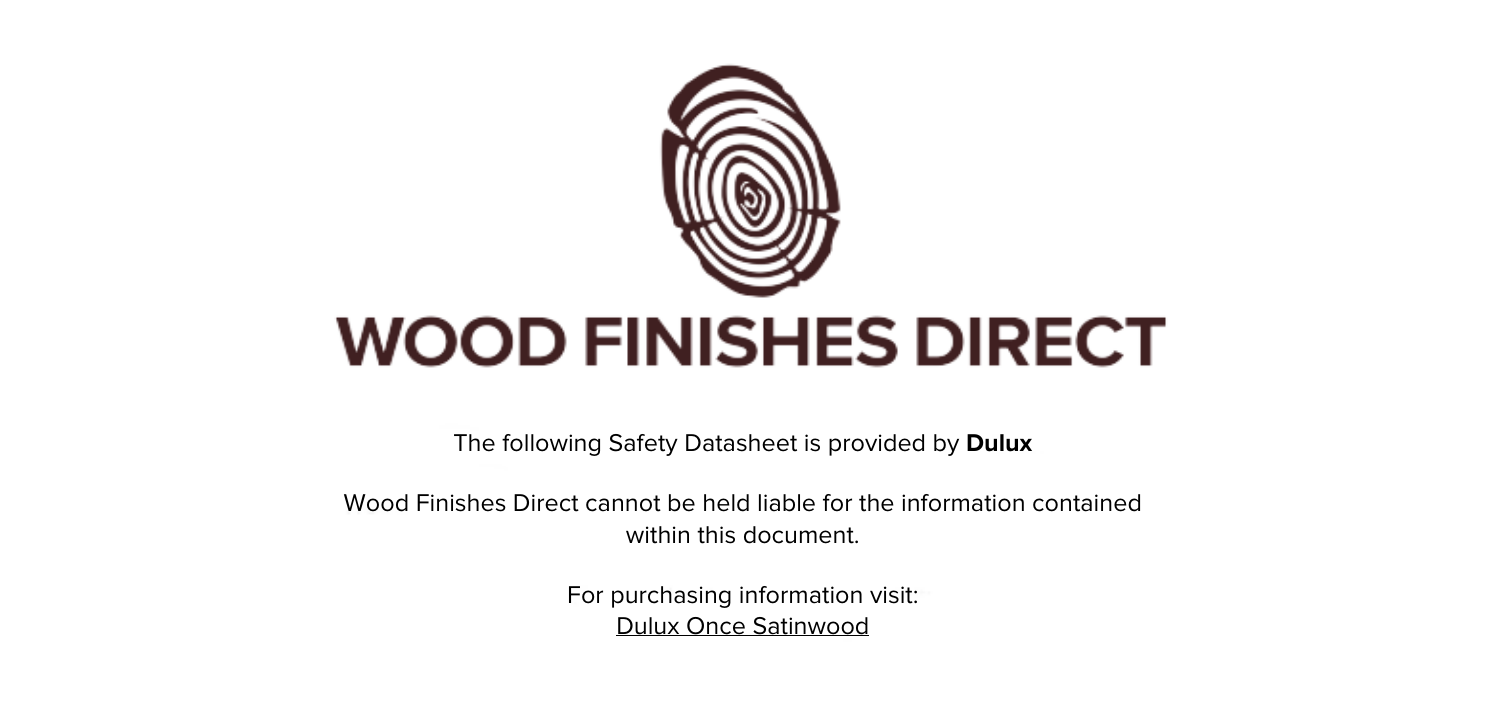

# **SAFETY DATA SHEET**

ONCE SATINWOOD

| undertaking                                           | SECTION 1: Identification of the substance/mixture and of the company/                                                            |
|-------------------------------------------------------|-----------------------------------------------------------------------------------------------------------------------------------|
| 1.1. Product identifier                               |                                                                                                                                   |
| <b>Product name</b>                                   | ONCE SATINWOOD<br>÷.                                                                                                              |
|                                                       | 1.2. Relevant identified uses of the substance or mixture and uses advised against                                                |
| <b>Product use</b>                                    | $\sqrt{\ }$ Solvent borne coating for interior use.<br>÷.                                                                         |
| 1.3. Details of the supplier of the safety data sheet |                                                                                                                                   |
|                                                       | ICI Paints AkzoNobel,<br>Wexham Road,<br>Slough,<br>Berkshire,<br>SL2 5DS, U.K.<br>Tel.: +44 (0) 333 222 71 71<br>www.dulux.co.uk |
| e-mail address of person<br>responsible for this SDS  | : dulux.advice@akzonobel.com                                                                                                      |
| 1.4 Emergency telephone number                        |                                                                                                                                   |
| <b>Telephone number</b>                               | : Emergency Telephone : Slough +44 (0) 1753 550000                                                                                |
| <b>Version</b>                                        | : 3                                                                                                                               |
| Date of previous issue                                | $: 6 - 5 - 2021$                                                                                                                  |
| <b>SECTION 2: Hazards identification</b>              |                                                                                                                                   |
| 2.1 Classification of the substance or mixture        |                                                                                                                                   |
| <b>Product definition</b>                             | : Mixture                                                                                                                         |
| Flam. Liq. 3, H226                                    | <b>Classification according to Regulation (EC) No. 1272/2008 [CLP/GHS]</b>                                                        |
|                                                       | The product is classified as hazardous according to Regulation (EC) 1272/2008 as amended.                                         |

| Ingredients of unknown<br>toxicity    | $: 0\%$ |  |
|---------------------------------------|---------|--|
| Ingredients of unknown<br>ecotoxicity | $: 0\%$ |  |

See Section 16 for the full text of the H statements declared above.

See Section 11 for more detailed information on health effects and symptoms.

### **2.2 Label elements**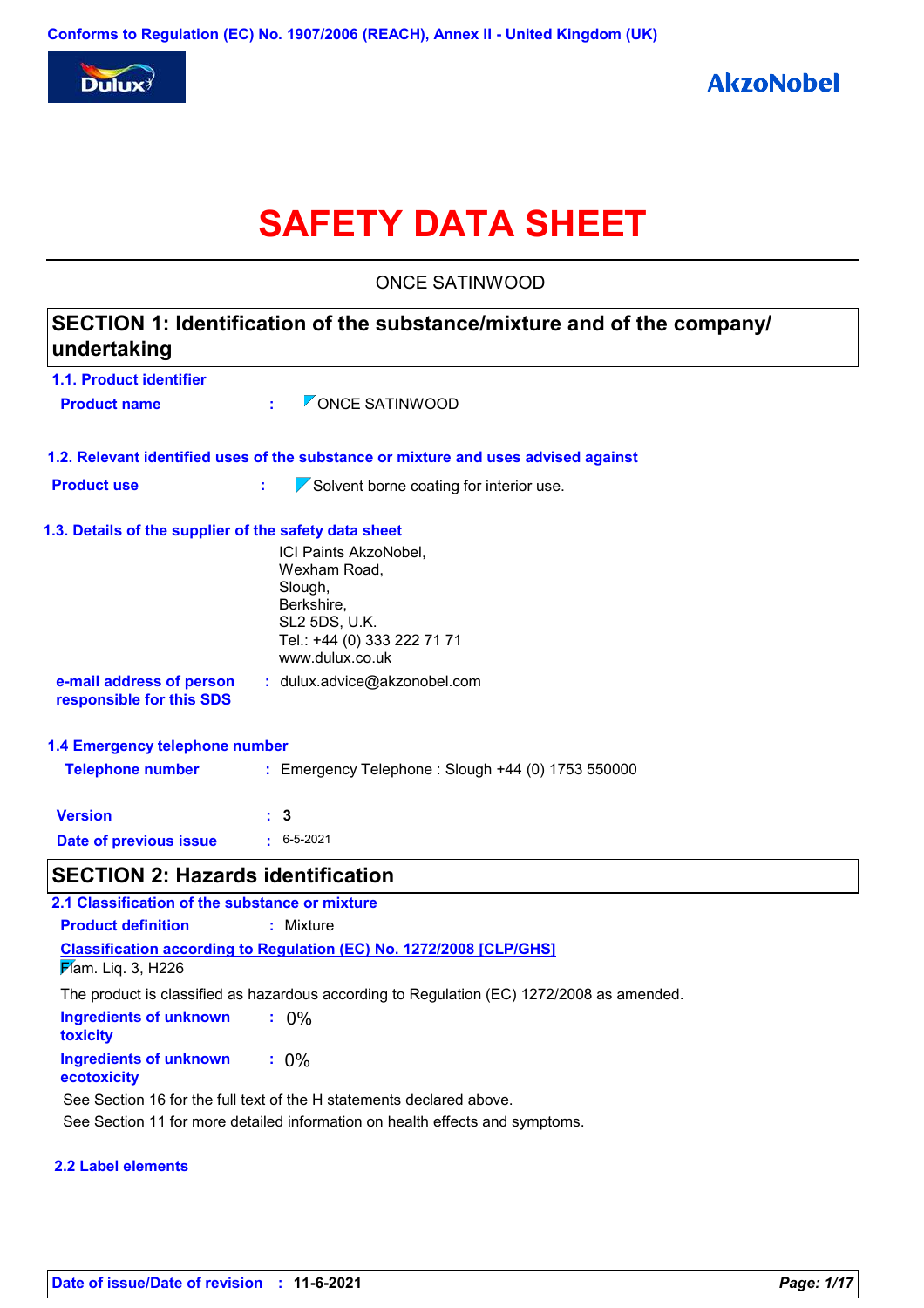*ONCE SATINWOOD*

## **SECTION 2: Hazards identification**

| <b>Hazard pictograms</b>                                                                                                                                        |                                                                                                                                      |
|-----------------------------------------------------------------------------------------------------------------------------------------------------------------|--------------------------------------------------------------------------------------------------------------------------------------|
| <b>Signal word</b>                                                                                                                                              | : Warning                                                                                                                            |
| <b>Hazard statements</b>                                                                                                                                        | : H226 - Flammable liquid and vapour.                                                                                                |
| <b>Precautionary statements</b>                                                                                                                                 |                                                                                                                                      |
| <b>General</b>                                                                                                                                                  | : P102 - Keep out of reach of children.<br>P101 - If medical advice is needed, have product container or label at hand.              |
| <b>Prevention</b>                                                                                                                                               | $\frac{1}{2}$ $\overline{P}$ 210 - Keep away from heat, hot surfaces, sparks, open flames and other ignition<br>sources. No smoking. |
| <b>Response</b>                                                                                                                                                 | : Mot applicable.                                                                                                                    |
| <b>Storage</b>                                                                                                                                                  | $\overline{P}403$ + P235 - Store in a well-ventilated place. Keep cool.                                                              |
| <b>Disposal</b>                                                                                                                                                 | : P501 - Dispose of contents and container in accordance with all local, regional,<br>national and international regulations.        |
|                                                                                                                                                                 | Warning! Hazardous respirable droplets may be formed when sprayed. Do not<br>breathe spray or mist.                                  |
| <b>Annex XVII - Restrictions</b><br>on the manufacture,<br>placing on the market and<br>use of certain dangerous<br>substances, mixtures and<br><b>articles</b> | : Not applicable.                                                                                                                    |
| <b>Special packaging requirements</b>                                                                                                                           |                                                                                                                                      |
| <b>Containers to be fitted</b><br>with child-resistant<br>fastenings                                                                                            | : Not applicable.                                                                                                                    |
| <b>Tactile warning of danger</b>                                                                                                                                | : Not applicable.                                                                                                                    |
| 2.3 Other hazards                                                                                                                                               |                                                                                                                                      |
| <b>Product meets the criteria</b><br>for PBT or vPvB according<br>to Regulation (EC) No.<br>1907/2006, Annex XIII                                               | This mixture does not contain any substances that are assessed to be a PBT or a<br>vPvB.                                             |
| Other hazards which do<br>not result in classification                                                                                                          | : None known.                                                                                                                        |

## **SECTION 3: Composition/information on ingredients**

| <b>3.2 Mixtures</b>                                                                                                                                                              | Mixture<br>t.                                                              |               |                                                                      |             |
|----------------------------------------------------------------------------------------------------------------------------------------------------------------------------------|----------------------------------------------------------------------------|---------------|----------------------------------------------------------------------|-------------|
| <b>Product/ingredient name</b>                                                                                                                                                   | <b>Identifiers</b>                                                         | $\frac{9}{6}$ | <b>Regulation (EC) No.</b><br>1272/2008 [CLP]                        | <b>Type</b> |
| Hydrocarbons, C9-C11, n-<br>alkanes, isoalkanes, cyclics,<br><2% aromatics                                                                                                       | <b>REACH #:</b><br>l01-2119463258-33                                       | l≤10          | Flam. Liq. 3, H226<br>STOT SE 3, H336<br>Asp. Tox. 1, H304<br>EUH066 | $[1]$       |
| hydrocarbon, C9-C11, n-<br>alkane, iso-alkane, cyclic,<br>containing <2% of aromatics,<br>$< 0.1\%$ of benzene, $< 1\%$ of<br>n-hexane and $< 0.5$ % of<br>aromatic hydrocarbons | IEC: 265-150-3<br>ICAS: 64742-48-9                                         | l≤5           | Flam. Liq. 3, H226<br>STOT SE 3, H336<br>Asp. Tox. 1, H304           | $[1]$       |
| Naphtha (petroleum),<br>hydrotreated heavy                                                                                                                                       | REACH #:<br>01-2119486659-16<br>EC: 265-150-3<br>CAS: 64742-48-9<br>Index: | l≤0.5         | Asp. Tox. 1, H304<br><b>EUH066</b>                                   | $[1]$       |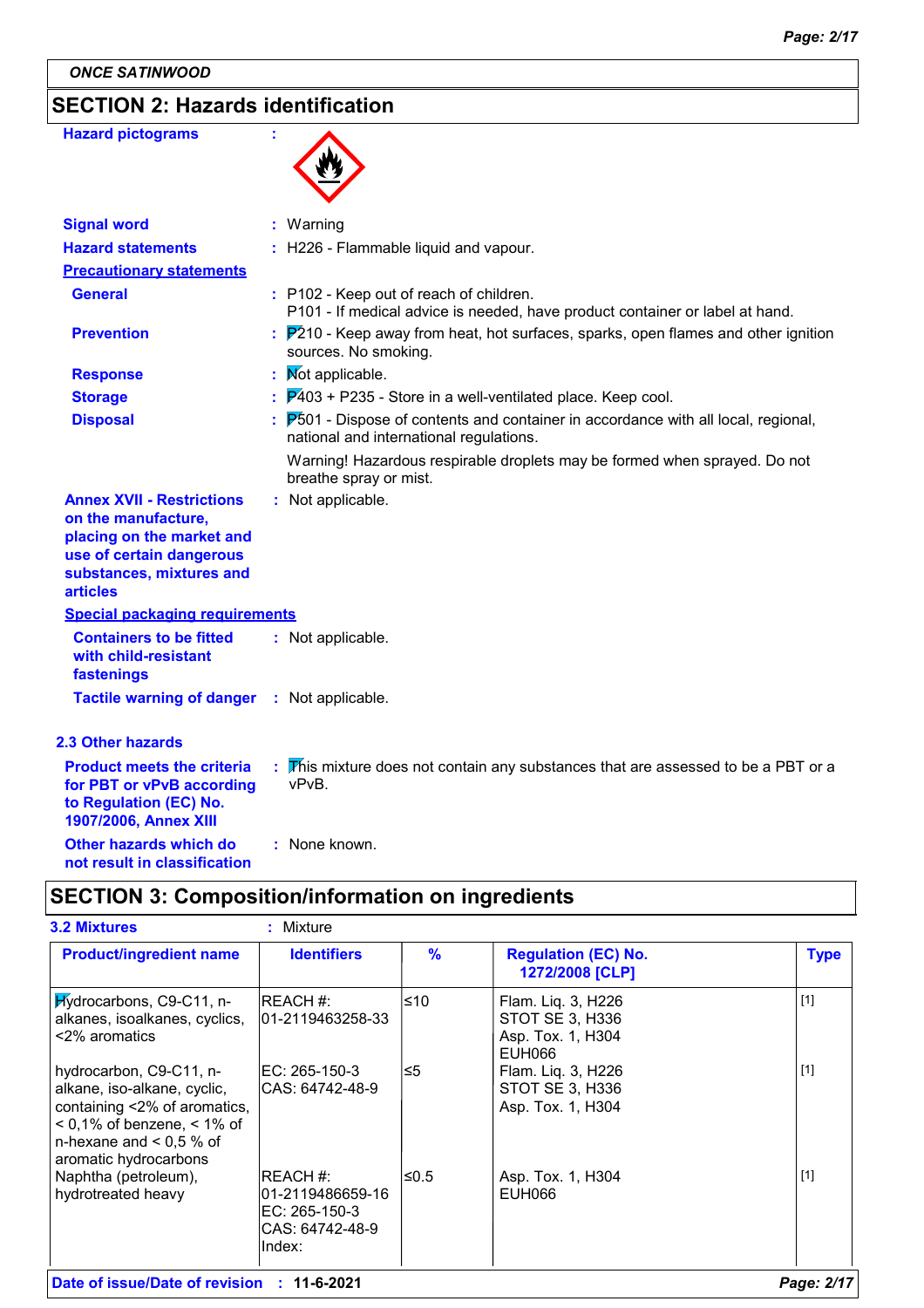*ONCE SATINWOOD*

## **SECTION 3: Composition/information on ingredients**

| <u>on or opinpoonnommuonnanon on maroaronto</u> |                   |        |                               |         |
|-------------------------------------------------|-------------------|--------|-------------------------------|---------|
|                                                 | 649-327-00-6      |        |                               |         |
| Hydrocarbons, C10-C13, n-                       | <b>IREACH #:</b>  | $≤2.5$ | Asp. Tox. 1, H304             | $[1]$   |
| alkanes, isoalkanes, cyclics,                   | 01-2119457273-39  |        | EUH066                        |         |
| <2%aromatics                                    | EC: 265-150-3     |        |                               |         |
|                                                 | CAS: 64742-48-9   |        |                               |         |
| 2-ethylhexanoic acid,                           | REACH #:          | l≤1    | Repr. 2, H361                 | [1] [2] |
| zirconium salt                                  | l01-2119979088-21 |        |                               |         |
|                                                 | EC: 245-018-1     |        |                               |         |
|                                                 | CAS: 22464-99-9   |        |                               |         |
| Naphtha (petroleum),                            | EC: 265-150-3     | ≤0.3   | Flam. Liq. 3, H226            | $[1]$   |
| hydrotreated heavy                              | CAS: 64742-48-9   |        | STOT SE 3, H336               |         |
|                                                 |                   |        | Asp. Tox. 1, H304             |         |
|                                                 |                   |        | <b>EUH066</b>                 |         |
| 1,2-dichlorobenzene                             | EC: 202-425-9     | < 0.1  | Acute Tox. 4, H302            | [1] [2] |
|                                                 | CAS: 95-50-1      |        | Skin Irrit. 2, H315           |         |
|                                                 | Index:            |        | Eye Irrit. 2, H319            |         |
|                                                 | 602-034-00-7      |        | STOT SE 3, H335               |         |
|                                                 |                   |        | Aquatic Acute 1, H400 (M=1)   |         |
|                                                 |                   |        | Aquatic Chronic 1, H410 (M=1) |         |
| methanol                                        | EC: 200-659-6     | < 0.1  | Flam. Liq. 2, H225            | [1] [2] |
|                                                 | CAS: 67-56-1      |        | Acute Tox. 3, H301            |         |
|                                                 | Index:            |        | Acute Tox. 3, H311            |         |
|                                                 | 603-001-00-X      |        | Acute Tox. 3, H331            |         |
|                                                 |                   |        | STOT SE 1, H370               |         |
|                                                 |                   |        | See Section 16 for            |         |
|                                                 |                   |        | the full text of the H        |         |
|                                                 |                   |        | statements declared           |         |
|                                                 |                   |        | above.                        |         |

There are no additional ingredients present which, within the current knowledge of the supplier and in the concentrations applicable, are classified as hazardous to health or the environment, are PBTs, vPvBs or Substances of equivalent concern, or have been assigned a workplace exposure limit and hence require reporting in this section.

**Type** 

[1] Substance classified with a health or environmental hazard

[2] Substance with a workplace exposure limit

[3] Substance meets the criteria for PBT according to Regulation (EC) No. 1907/2006, Annex XIII

[4] Substance meets the criteria for vPvB according to Regulation (EC) No. 1907/2006, Annex XIII

[5] Substance of equivalent concern

[6] Additional disclosure due to company policy

Occupational exposure limits, if available, are listed in Section 8.

## **SECTION 4: First aid measures**

### **4.1 Description of first aid measures**

| <b>General</b>                    | : In all cases of doubt, or when symptoms persist, seek medical attention. Never give<br>anything by mouth to an unconscious person. If unconscious, place in recovery<br>position and seek medical advice. |
|-----------------------------------|-------------------------------------------------------------------------------------------------------------------------------------------------------------------------------------------------------------|
| <b>Eye contact</b>                | : Remove contact lenses, irrigate copiously with clean, fresh water, holding the<br>eyelids apart for at least 10 minutes and seek immediate medical advice.                                                |
| <b>Inhalation</b>                 | : Remove to fresh air. Keep person warm and at rest. If not breathing, if breathing is<br>irregular or if respiratory arrest occurs, provide artificial respiration or oxygen by<br>trained personnel.      |
| <b>Skin contact</b>               | : Remove contaminated clothing and shoes. Wash skin thoroughly with soap and<br>water or use recognised skin cleanser. Do NOT use solvents or thinners.                                                     |
| <b>Ingestion</b>                  | : If swallowed, seek medical advice immediately and show the container or label.<br>Keep person warm and at rest. Do NOT induce vomiting.                                                                   |
| <b>Protection of first-aiders</b> | : No action shall be taken involving any personal risk or without suitable training. It<br>may be dangerous to the person providing aid to give mouth-to-mouth resuscitation.                               |

### **4.2 Most important symptoms and effects, both acute and delayed**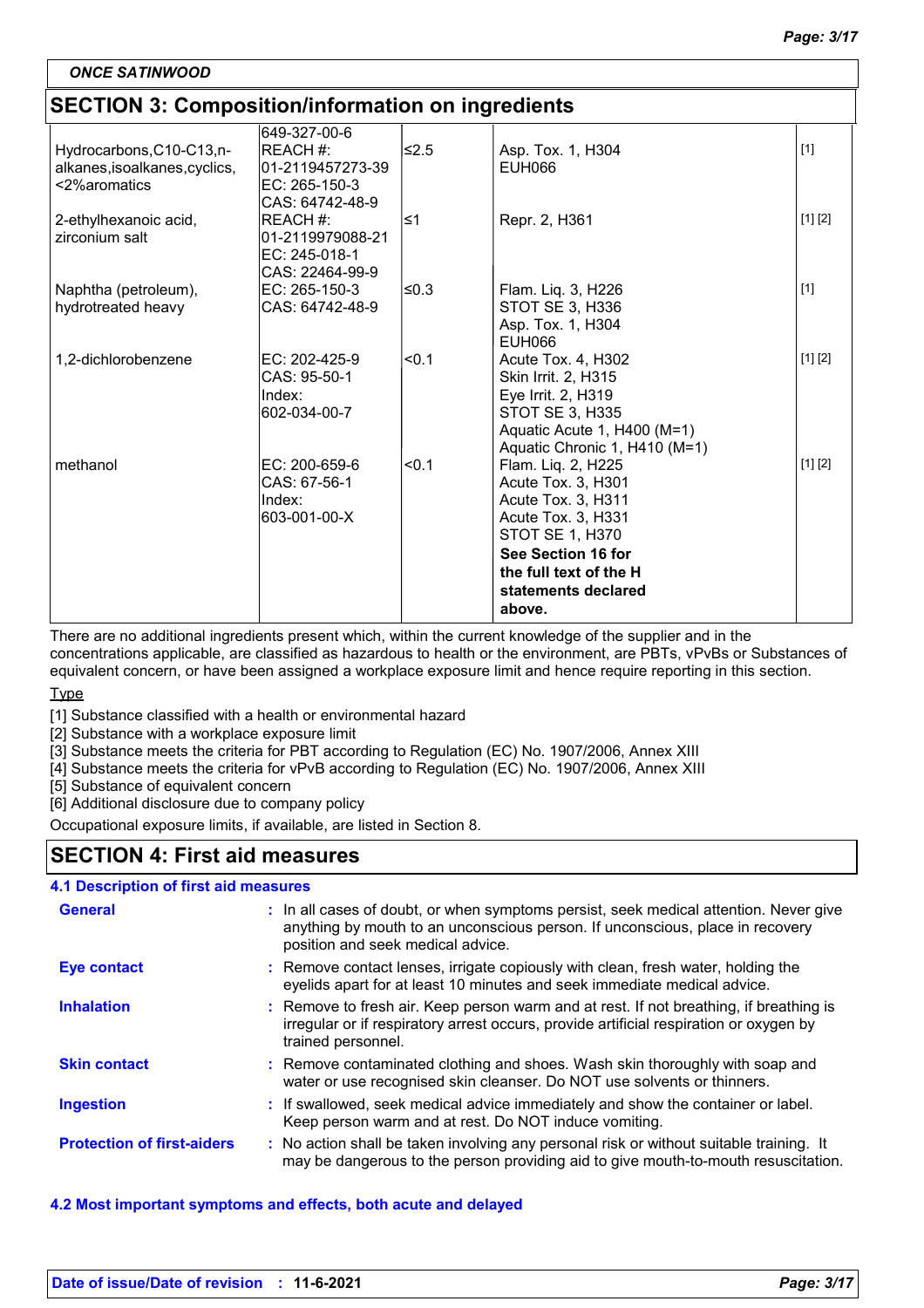### **SECTION 4: First aid measures**

There are no data available on the mixture itself. The mixture has been assessed following the conventional method of the CLP Regulation (EC) No 1272/2008 and is classified for toxicological properties accordingly. See Sections 2 and 3 for details.

Exposure to component solvent vapour concentrations in excess of the stated occupational exposure limit may result in adverse health effects such as mucous membrane and respiratory system irritation and adverse effects on the kidneys, liver and central nervous system. Symptoms and signs include headache, dizziness, fatigue, muscular weakness, drowsiness and, in extreme cases, loss of consciousness.

Solvents may cause some of the above effects by absorption through the skin. Repeated or prolonged contact with the mixture may cause removal of natural fat from the skin, resulting in non-allergic contact dermatitis and absorption through the skin.

If splashed in the eyes, the liquid may cause irritation and reversible damage.

Ingestion may cause nausea, diarrhea and vomiting.

This takes into account, where known, delayed and immediate effects and also chronic effects of components from short-term and long-term exposure by oral, inhalation and dermal routes of exposure and eye contact.

#### **4.3 Indication of any immediate medical attention and special treatment needed**

| <b>Notes to physician</b>  | : Treat symptomatically. Contact poison treatment specialist immediately if large<br>quantities have been ingested or inhaled. |
|----------------------------|--------------------------------------------------------------------------------------------------------------------------------|
| <b>Specific treatments</b> | : No specific treatment.                                                                                                       |

See toxicological information (Section 11)

### **SECTION 5: Firefighting measures**

| 5.1 Extinguishing media                                  |                                                                                                                              |
|----------------------------------------------------------|------------------------------------------------------------------------------------------------------------------------------|
| <b>Suitable extinguishing</b><br>media                   | : Recommended: alcohol-resistant foam, $CO2$ , powders, water spray.                                                         |
| <b>Unsuitable extinguishing</b><br>media                 | : Do not use water jet.                                                                                                      |
|                                                          | 5.2 Special hazards arising from the substance or mixture                                                                    |
| <b>Hazards from the</b><br>substance or mixture          | : Fire will produce dense black smoke. Exposure to decomposition products may<br>cause a health hazard.                      |
| <b>Hazardous combustion</b><br>products                  | : Decomposition products may include the following materials: carbon monoxide,<br>carbon dioxide, smoke, oxides of nitrogen. |
| <b>5.3 Advice for firefighters</b>                       |                                                                                                                              |
| <b>Special protective actions</b><br>for fire-fighters   | : Cool closed containers exposed to fire with water. Do not release runoff from fire to<br>drains or watercourses.           |
| <b>Special protective</b><br>equipment for fire-fighters | : Appropriate breathing apparatus may be required.                                                                           |

## **SECTION 6: Accidental release measures**

|                                                |          | 6.1 Personal precautions, protective equipment and emergency procedures                                                                                                                                         |
|------------------------------------------------|----------|-----------------------------------------------------------------------------------------------------------------------------------------------------------------------------------------------------------------|
| For non-emergency<br>personnel                 |          | : Exclude sources of ignition and ventilate the area. Avoid breathing vapour or mist.<br>Refer to protective measures listed in sections 7 and 8.                                                               |
| For emergency responders                       | <b>A</b> | If specialised clothing is required to deal with the spillage, take note of any<br>information in Section 8 on suitable and unsuitable materials. See also the<br>information in "For non-emergency personnel". |
| <b>6.2 Environmental</b><br><b>precautions</b> |          | : Do not allow to enter drains or watercourses. If the product contaminates lakes,<br>rivers, or sewers, inform the appropriate authorities in accordance with local<br>regulations.                            |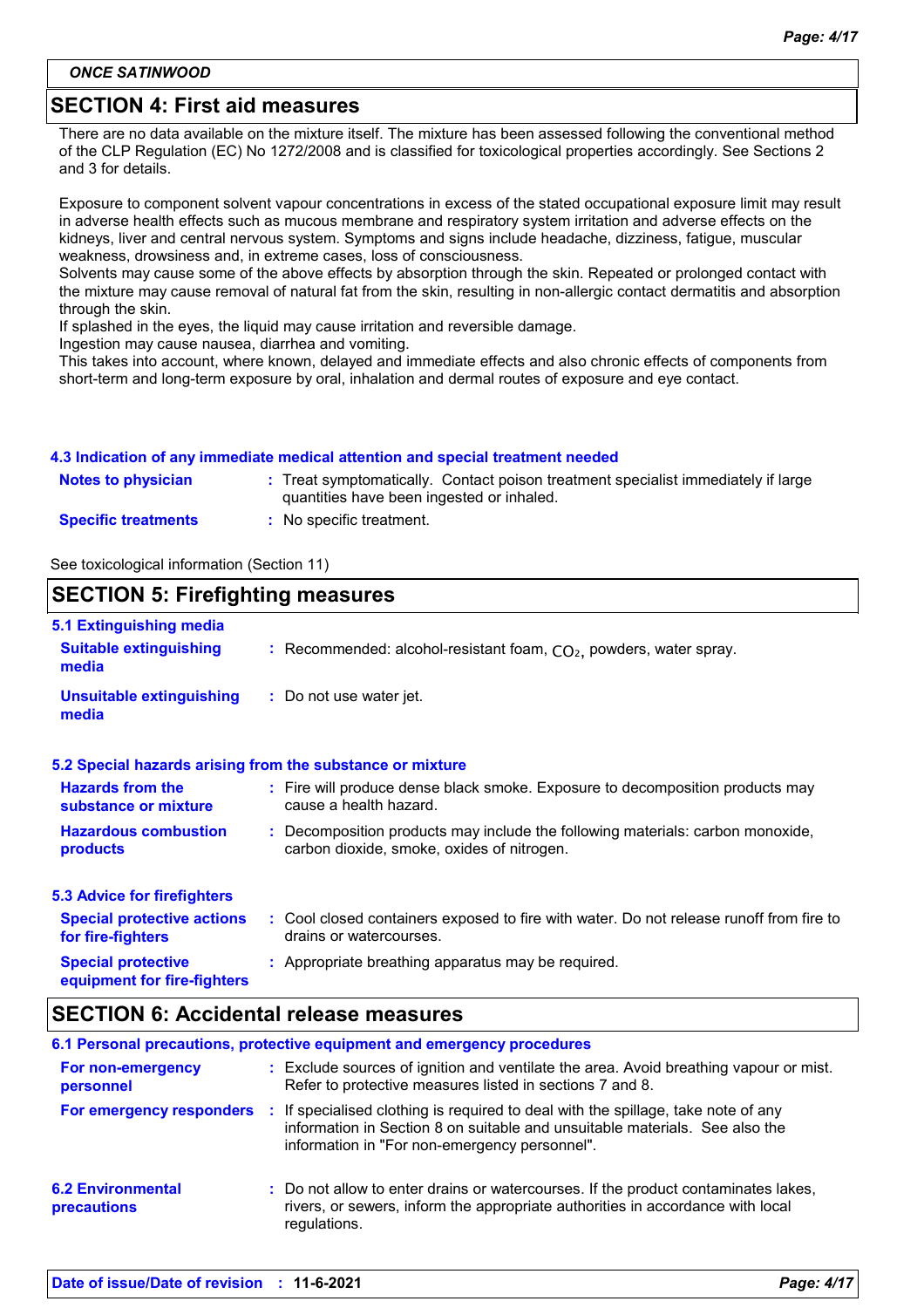### **SECTION 6: Accidental release measures**

| <b>6.3 Methods and material</b><br>for containment and<br>cleaning up | : Contain and collect spillage with non-combustible, absorbent material e.g. sand,<br>earth, vermiculite or diatomaceous earth and place in container for disposal<br>according to local regulations (see Section 13). Preferably clean with a detergent.<br>Avoid using solvents. |
|-----------------------------------------------------------------------|------------------------------------------------------------------------------------------------------------------------------------------------------------------------------------------------------------------------------------------------------------------------------------|
| 6.4 Reference to other<br><b>sections</b>                             | : See Section 1 for emergency contact information.<br>See Section 8 for information on appropriate personal protective equipment.<br>See Section 13 for additional waste treatment information.                                                                                    |

## **SECTION 7: Handling and storage**

The information in this section contains generic advice and guidance. The list of Identified Uses in Section 1 should be consulted for any available use-specific information provided in the Exposure Scenario(s).

| Eating, drinking and smoking should be prohibited in areas where this material is<br>handled, stored and processed.<br>Put on appropriate personal protective equipment (see Section 8).<br>Never use pressure to empty. Container is not a pressure vessel.<br>Always keep in containers made from the same material as the original one.<br>Comply with the health and safety at work laws.<br>Do not allow to enter drains or watercourses.<br>Information on fire and explosion protection<br>Vapours are heavier than air and may spread along floors. Vapours may form<br>explosive mixtures with air. | <b>7.1 Precautions for safe</b><br>handling | : Prevent the creation of flammable or explosive concentrations of vapours in air and<br>avoid vapour concentrations higher than the occupational exposure limits.<br>In addition, the product should only be used in areas from which all naked lights and<br>other sources of ignition have been excluded. Electrical equipment should be<br>protected to the appropriate standard.<br>Mixture may charge electrostatically: always use earthing leads when transferring<br>from one container to another.<br>Operators should wear antistatic footwear and clothing and floors should be of the<br>conducting type.<br>Keep away from heat, sparks and flame. No sparking tools should be used.<br>Avoid contact with skin and eyes. Avoid the inhalation of dust, particulates, spray or<br>mist arising from the application of this mixture. Avoid inhalation of dust from<br>sanding. |  |
|--------------------------------------------------------------------------------------------------------------------------------------------------------------------------------------------------------------------------------------------------------------------------------------------------------------------------------------------------------------------------------------------------------------------------------------------------------------------------------------------------------------------------------------------------------------------------------------------------------------|---------------------------------------------|----------------------------------------------------------------------------------------------------------------------------------------------------------------------------------------------------------------------------------------------------------------------------------------------------------------------------------------------------------------------------------------------------------------------------------------------------------------------------------------------------------------------------------------------------------------------------------------------------------------------------------------------------------------------------------------------------------------------------------------------------------------------------------------------------------------------------------------------------------------------------------------------|--|
|--------------------------------------------------------------------------------------------------------------------------------------------------------------------------------------------------------------------------------------------------------------------------------------------------------------------------------------------------------------------------------------------------------------------------------------------------------------------------------------------------------------------------------------------------------------------------------------------------------------|---------------------------------------------|----------------------------------------------------------------------------------------------------------------------------------------------------------------------------------------------------------------------------------------------------------------------------------------------------------------------------------------------------------------------------------------------------------------------------------------------------------------------------------------------------------------------------------------------------------------------------------------------------------------------------------------------------------------------------------------------------------------------------------------------------------------------------------------------------------------------------------------------------------------------------------------------|--|

### **7.2 Conditions for safe storage, including any incompatibilities**

Store in accordance with local regulations.

#### **Notes on joint storage**

Keep away from: oxidising agents, strong alkalis, strong acids.

#### **Additional information on storage conditions**

Observe label precautions. Store in a dry, cool and well-ventilated area. Keep away from heat and direct sunlight. Keep away from sources of ignition. No smoking. Prevent unauthorised access. Containers that have been opened must be carefully resealed and kept upright to prevent leakage.

### **Seveso Directive - Reporting thresholds**

### **Danger criteria**

| <b>Category</b> | Notification and MAPP Safety report threshold<br><b>Ithreshold</b> |             |
|-----------------|--------------------------------------------------------------------|-------------|
| $P_{\rm 5c}$    | 5000 tonne                                                         | 50000 tonne |

### **7.3 Specific end use(s)**

| <b>Recommendations</b>            | : Not available. |
|-----------------------------------|------------------|
| <b>Industrial sector specific</b> | : Not available. |
| <b>solutions</b>                  |                  |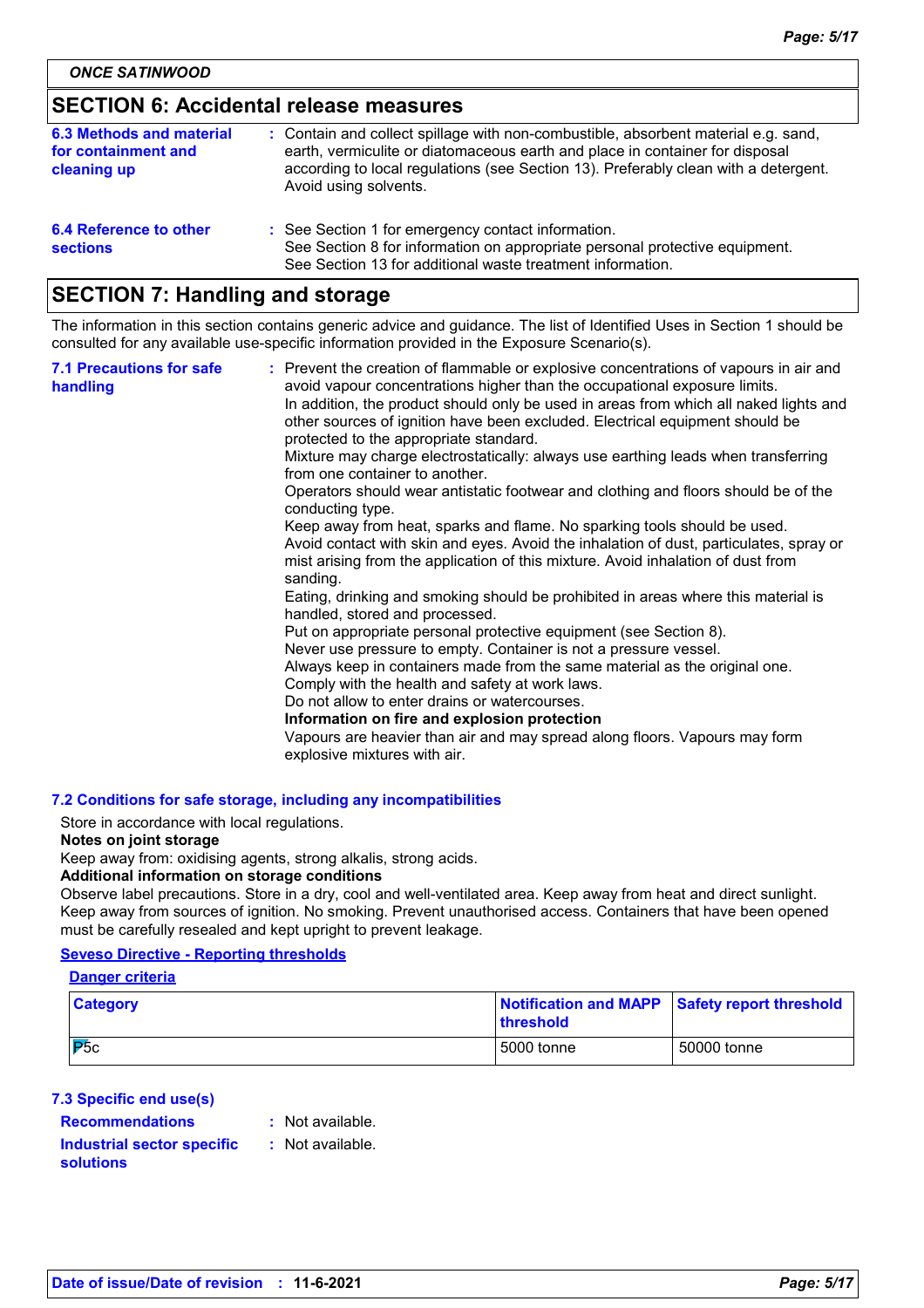## **SECTION 8: Exposure controls/personal protection**

The information in this section contains generic advice and guidance. Information is provided based on typical anticipated uses of the product. Additional measures might be required for bulk handling or other uses that could significantly increase worker exposure or environmental releases.

### **8.1 Control parameters**

#### **Occupational exposure limits**

| <b>Product/ingredient name</b>              |           | <b>Exposure limit values</b>                                                                                                                                                                                                                                                                                                                                                                                                                                                                                                                                                                                                                                                                                                                                                                                                                                                                                                                                                                                        |  |  |
|---------------------------------------------|-----------|---------------------------------------------------------------------------------------------------------------------------------------------------------------------------------------------------------------------------------------------------------------------------------------------------------------------------------------------------------------------------------------------------------------------------------------------------------------------------------------------------------------------------------------------------------------------------------------------------------------------------------------------------------------------------------------------------------------------------------------------------------------------------------------------------------------------------------------------------------------------------------------------------------------------------------------------------------------------------------------------------------------------|--|--|
| 2-ethylhexanoic acid, zirconium salt        |           | EH40/2005 WELs (United Kingdom (UK), 12/2011).<br>STEL: 10 mg/m <sup>3</sup> , (as Zr) 15 minutes.                                                                                                                                                                                                                                                                                                                                                                                                                                                                                                                                                                                                                                                                                                                                                                                                                                                                                                                  |  |  |
| 1,2-dichlorobenzene                         |           | TWA: $5 \text{ mg/m}^3$ , (as Zr) 8 hours.<br>EH40/2005 WELs (United Kingdom (UK), 12/2011). Absorbed<br>through skin.<br>STEL: 306 mg/m <sup>3</sup> 15 minutes.                                                                                                                                                                                                                                                                                                                                                                                                                                                                                                                                                                                                                                                                                                                                                                                                                                                   |  |  |
| methanol                                    |           | STEL: 50 ppm 15 minutes.<br>TWA: 25 ppm 8 hours.<br>TWA: 153 mg/m <sup>3</sup> 8 hours.<br>EH40/2005 WELs (United Kingdom (UK), 12/2011). Absorbed<br>through skin.<br>STEL: 333 mg/m <sup>3</sup> 15 minutes.<br>STEL: 250 ppm 15 minutes.<br>TWA: 266 mg/m <sup>3</sup> 8 hours.<br>TWA: 200 ppm 8 hours.                                                                                                                                                                                                                                                                                                                                                                                                                                                                                                                                                                                                                                                                                                         |  |  |
| <b>Recommended monitoring</b><br>procedures | required. | If this product contains ingredients with exposure limits, personal, workplace<br>atmosphere or biological monitoring may be required to determine the effectiveness<br>of the ventilation or other control measures and/or the necessity to use respiratory<br>protective equipment. Reference should be made to monitoring standards, such as<br>the following: European Standard EN 689 (Workplace atmospheres - Guidance for<br>the assessment of exposure by inhalation to chemical agents for comparison with<br>limit values and measurement strategy) European Standard EN 14042 (Workplace<br>atmospheres - Guide for the application and use of procedures for the assessment<br>of exposure to chemical and biological agents) European Standard EN 482<br>(Workplace atmospheres - General requirements for the performance of procedures<br>for the measurement of chemical agents) Reference to national guidance<br>documents for methods for the determination of hazardous substances will also be |  |  |
| <b>DNELS/DMELS</b>                          |           |                                                                                                                                                                                                                                                                                                                                                                                                                                                                                                                                                                                                                                                                                                                                                                                                                                                                                                                                                                                                                     |  |  |
| No DNELs/DMELs available.                   |           |                                                                                                                                                                                                                                                                                                                                                                                                                                                                                                                                                                                                                                                                                                                                                                                                                                                                                                                                                                                                                     |  |  |
| <b>PNECs</b><br>No PNECs available          |           |                                                                                                                                                                                                                                                                                                                                                                                                                                                                                                                                                                                                                                                                                                                                                                                                                                                                                                                                                                                                                     |  |  |
| <b>8.2 Exposure controls</b>                |           |                                                                                                                                                                                                                                                                                                                                                                                                                                                                                                                                                                                                                                                                                                                                                                                                                                                                                                                                                                                                                     |  |  |
| <b>Appropriate engineering</b><br>controls  |           | : Provide adequate ventilation. Where reasonably practicable, this should be<br>achieved by the use of local exhaust ventilation and good general extraction. If<br>these are not sufficient to maintain concentrations of particulates and solvent<br>vapours below the OEL, suitable respiratory protection must be worn.                                                                                                                                                                                                                                                                                                                                                                                                                                                                                                                                                                                                                                                                                         |  |  |
| <b>Individual protection measures</b>       |           |                                                                                                                                                                                                                                                                                                                                                                                                                                                                                                                                                                                                                                                                                                                                                                                                                                                                                                                                                                                                                     |  |  |
| <b>Hygiene measures</b>                     |           | : Wash hands, forearms and face thoroughly after handling chemical products, before<br>eating, smoking and using the lavatory and at the end of the working period.<br>Appropriate techniques should be used to remove potentially contaminated clothing.<br>Wash contaminated clothing before reusing. Ensure that eyewash stations and<br>safety showers are close to the workstation location.                                                                                                                                                                                                                                                                                                                                                                                                                                                                                                                                                                                                                   |  |  |
| <b>Eye/face protection</b>                  |           | : Use safety eyewear designed to protect against splash of liquids.                                                                                                                                                                                                                                                                                                                                                                                                                                                                                                                                                                                                                                                                                                                                                                                                                                                                                                                                                 |  |  |
| <b>Skin protection</b>                      |           |                                                                                                                                                                                                                                                                                                                                                                                                                                                                                                                                                                                                                                                                                                                                                                                                                                                                                                                                                                                                                     |  |  |
| <b>Hand protection</b>                      |           |                                                                                                                                                                                                                                                                                                                                                                                                                                                                                                                                                                                                                                                                                                                                                                                                                                                                                                                                                                                                                     |  |  |
| <b>Gloves</b>                               |           |                                                                                                                                                                                                                                                                                                                                                                                                                                                                                                                                                                                                                                                                                                                                                                                                                                                                                                                                                                                                                     |  |  |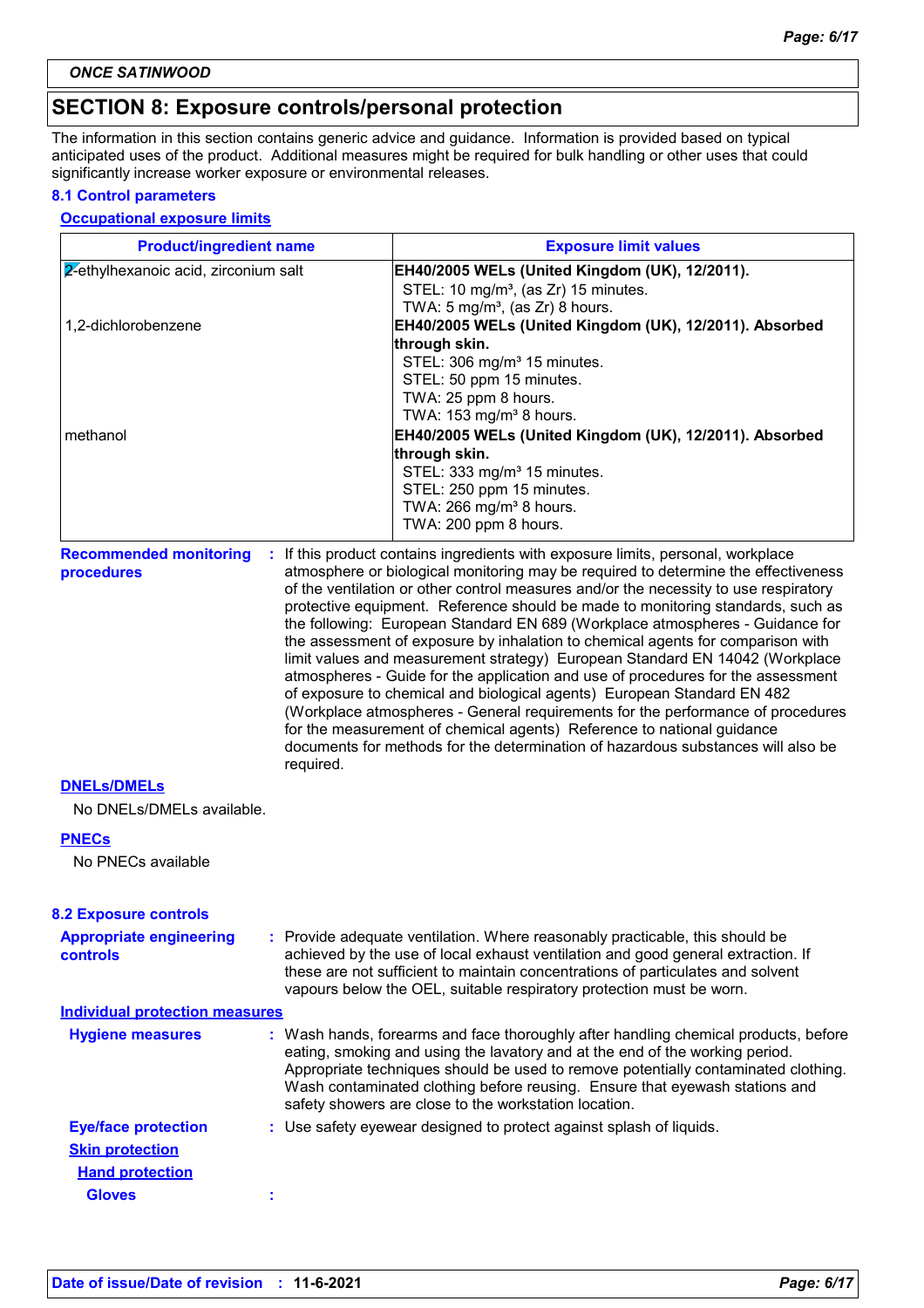## **SECTION 8: Exposure controls/personal protection**

|                               | class of 6 (breakthrough time >480 minutes according to EN374) is recommended.<br>Recommended gloves: Viton ® or Nitrile, thickness ≥ 0.38 mm.<br>When only brief contact is expected, a glove with protection class of 2 or higher<br>(breakthrough time > 30 minutes according to EN374) is recommended.<br>Recommended gloves: Nitrile, thickness $\geq 0.12$ mm.<br>Gloves should be replaced regularly and if there is any sign of damage to the glove<br>material.                                                                                                                                                                                                                |
|-------------------------------|-----------------------------------------------------------------------------------------------------------------------------------------------------------------------------------------------------------------------------------------------------------------------------------------------------------------------------------------------------------------------------------------------------------------------------------------------------------------------------------------------------------------------------------------------------------------------------------------------------------------------------------------------------------------------------------------|
|                               | The performance or effectiveness of the glove may be reduced by physical/chemical<br>damage and poor maintenance.                                                                                                                                                                                                                                                                                                                                                                                                                                                                                                                                                                       |
| <b>Body protection</b>        | : Personnel should wear antistatic clothing made of natural fibres or of high-<br>temperature-resistant synthetic fibres.                                                                                                                                                                                                                                                                                                                                                                                                                                                                                                                                                               |
| <b>Other skin protection</b>  | : Appropriate footwear and any additional skin protection measures should be<br>selected based on the task being performed and the risks involved and should be<br>approved by a specialist before handling this product.                                                                                                                                                                                                                                                                                                                                                                                                                                                               |
| <b>Respiratory protection</b> | : If workers are exposed to concentrations above the exposure limit, they must use<br>appropriate, certified respirators.                                                                                                                                                                                                                                                                                                                                                                                                                                                                                                                                                               |
|                               | <b>OLD LEAD-BASED PAINTS:</b>                                                                                                                                                                                                                                                                                                                                                                                                                                                                                                                                                                                                                                                           |
|                               | When surfaces are to be prepared for painting, account should be taken of the age<br>of the property and the possibility that lead-pigmented paint might be present. There<br>is a possibility that ingestion or inhalation of scrapings or dust arising from the<br>preparation work could cause health effects. As a working rule you should assume<br>that this will be the case if the age of the property is pre 1960.                                                                                                                                                                                                                                                             |
|                               | Where possible wet sanding or chemical stripping methods should be used with<br>surfaces of this type to avoid the creation of dust. When dry sanding cannot be<br>avoided, and effective local exhaust ventilation is not available, it is recommended<br>that a dust respirator is worn, that is approved for use with lead dusts, and its type<br>selected on the basis of the COSHH assessment, taking into account the<br>Workplace Exposure Limit for lead in air. Furthermore, steps should be taken to<br>ensure containment of the dusts created, and that all practicable measures are<br>taken to clean up thoroughly all deposits of dusts in and around the affected area. |
|                               | Respiratory protection in case of dust or spray mist formation. (particle filter EN143<br>type P2) Respiratory protection in case of vapour formation. (half mask with<br>combination filter A2-P2 til concentrations of 0,5 Vol%.)                                                                                                                                                                                                                                                                                                                                                                                                                                                     |
|                               | The current Control of Lead at Work Regulations approved code of practice should<br>be consulted for advice on protective clothing and personal hygiene precautions.<br>Care should also be taken to exclude visitors, members of the household and<br>especially children from the affected area, during the actual work and the<br>subsequent clean up operations. All scrapings, dust, etc. should be disposed of by<br>the professional painting contractor as Hazardous Waste.                                                                                                                                                                                                     |
|                               | Extra precautions will also need to be taken when burning off old lead-based paints<br>because fumes containing lead will be produced. It is recommended that a<br>respirator, approved for use with particulate fumes of lead is selected on the basis<br>of the COSHH assessment, taking into account the Workplace Exposure Limit for<br>lead in air. Similar precautions to those given above about sanding should be taken<br>with reference to protective clothing, disposal of scrapings and dusts, and exclusion<br>of other personnel and especially children from the building during actual work and<br>the subsequent clean up operations.                                  |
|                               | Avoid the inhalation of dust. Wear suitable face mask if dry sanding. Special<br>precautions should be taken during surface preparation of pre-1960s paint surfaces<br>over wood and metal as they may contain harmful lead.                                                                                                                                                                                                                                                                                                                                                                                                                                                            |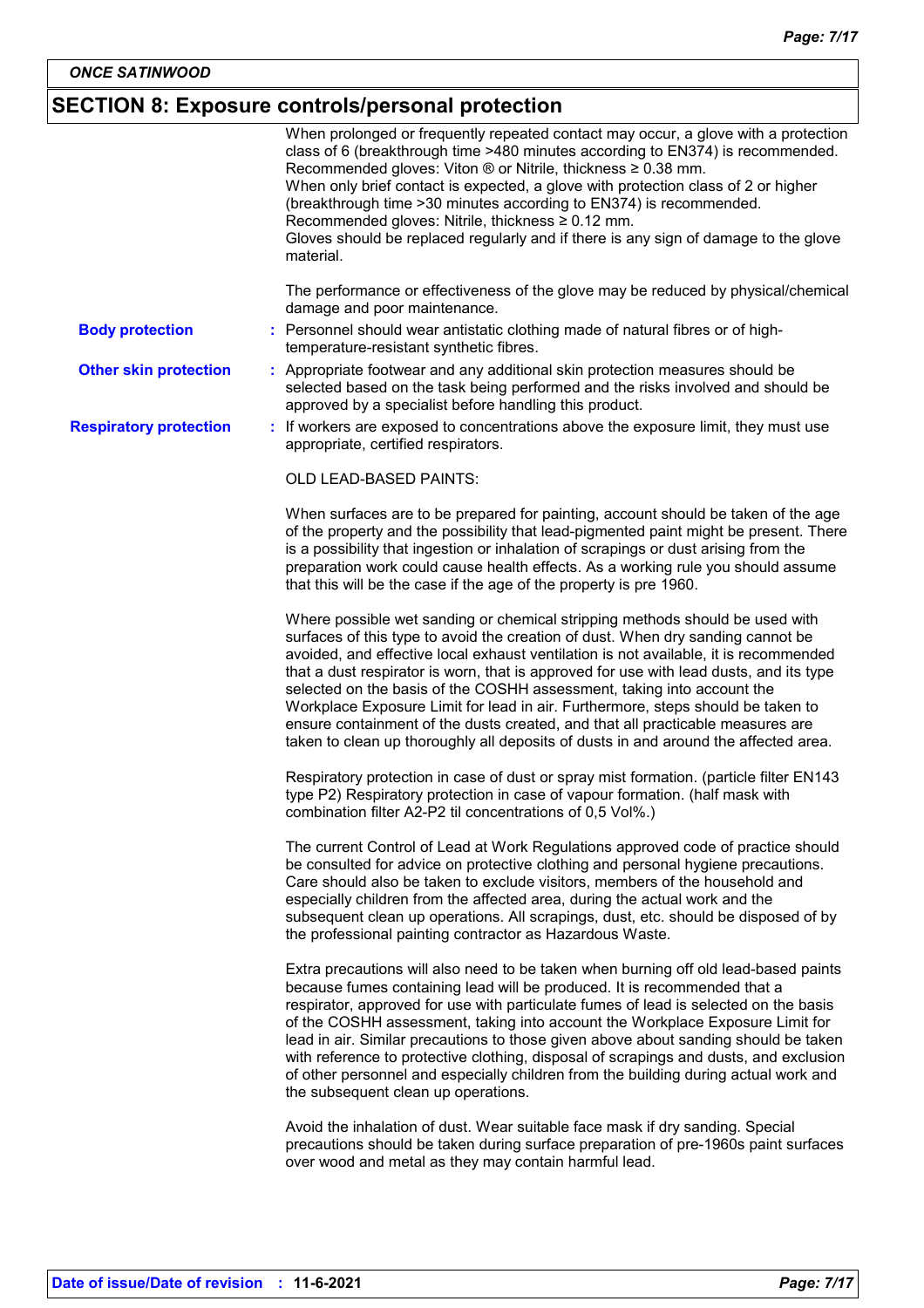### **SECTION 8: Exposure controls/personal protection**

OLD LEAD-BASED PAINTS:

When surfaces are to be prepared for painting, account should be taken of the age of the property and the possibility that lead-pigmented paint might be present. There is a possibility that ingestion or inhalation of scrapings or dust arising from the preparation work could cause health effects. As a working rule you should assume that this will be the case if the age of the property is pre 1960.

Where possible wet sanding or chemical stripping methods should be used with surfaces of this type to avoid the creation of dust. When dry sanding cannot be avoided, and effective local exhaust ventilation is not available, it is recommended that a dust respirator is worn, that is approved for use with lead dusts, and its type selected on the basis of the COSHH assessment, taking into account the Workplace Exposure Limit for lead in air. Furthermore, steps should be taken to ensure containment of the dusts created, and that all practicable measures are taken to clean up thoroughly all deposits of dusts in and around the affected area.

Respiratory protection in case of dust or spray mist formation. (particle filter EN143 type P2) Respiratory protection in case of vapour formation. (half mask with combination filter A2-P2 til concentrations of 0,5 Vol%.)

The current Control of Lead at Work Regulations approved code of practice should be consulted for advice on protective clothing and personal hygiene precautions. Care should also be taken to exclude visitors, members of the household and especially children from the affected area, during the actual work and the subsequent clean up operations. All scrapings, dust, etc. should be disposed of by the professional painting contractor as Hazardous Waste.

Extra precautions will also need to be taken when burning off old lead-based paints because fumes containing lead will be produced. It is recommended that a respirator, approved for use with particulate fumes of lead is selected on the basis of the COSHH assessment, taking into account the Workplace Exposure Limit for lead in air. Similar precautions to those given above about sanding should be taken with reference to protective clothing, disposal of scrapings and dusts, and exclusion of other personnel and especially children from the building during actual work and the subsequent clean up operations.

Avoid the inhalation of dust. Wear suitable face mask if dry sanding. Special precautions should be taken during surface preparation of pre-1960s paint surfaces over wood and metal as they may contain harmful lead.

**Environmental exposure : Do not allow to enter drains or watercourses. controls**

### **SECTION 9: Physical and chemical properties**

185°C **Initial boiling point and boiling : Physical state Melting point/freezing point range** Liquid. **: :** Not available. **Odour** : Not available. **pH Colour Evaporation rate Flash point**  $\qquad \qquad : \qquad \text{Closed cup: } 32^{\circ} \text{C}$ Not applicable. **: Odour threshold :** Various: See label. : Not available. **: 9.1. Information on basic physical and chemical properties Appearance**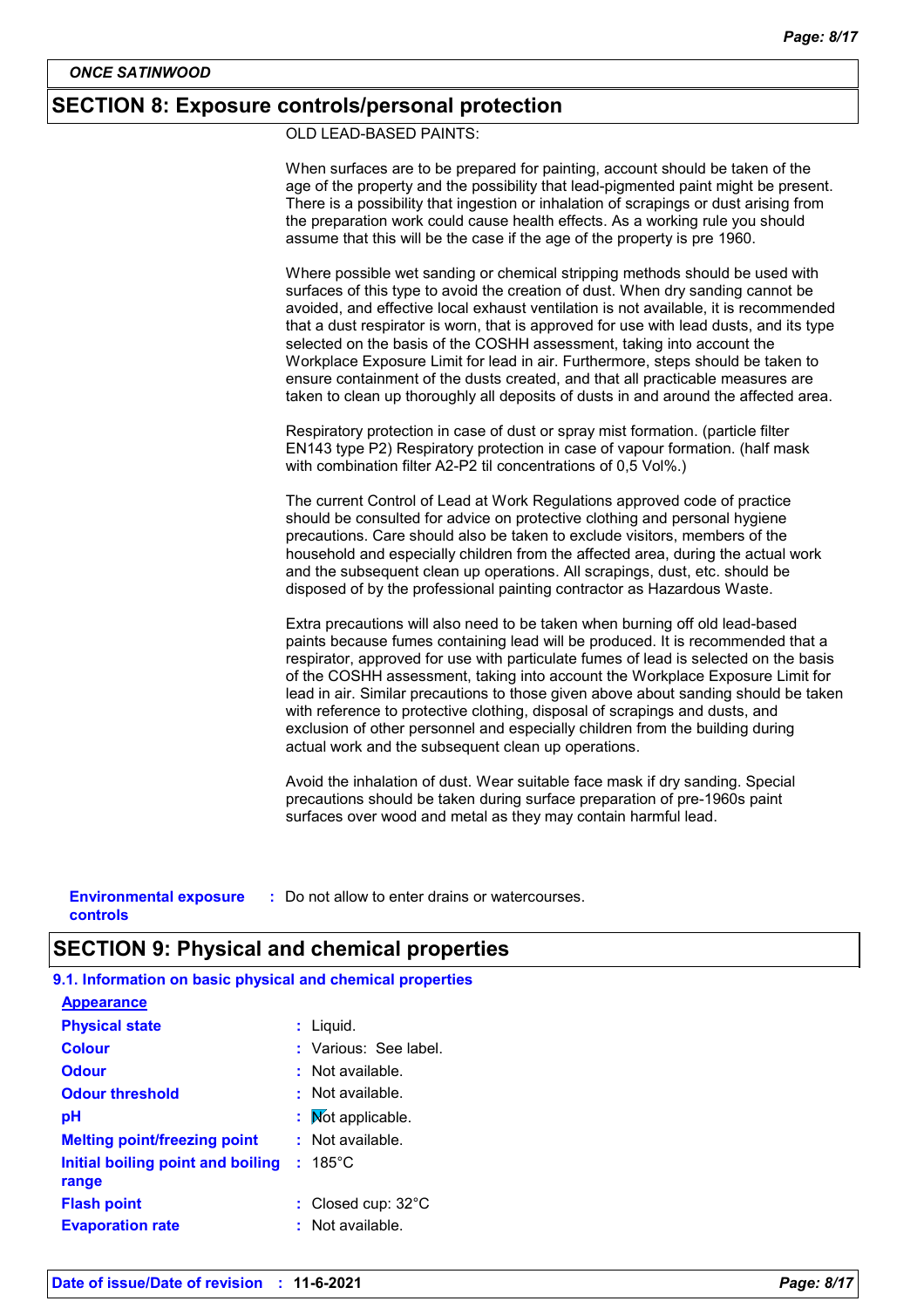## **SECTION 9: Physical and chemical properties**

| <b>Upper/lower flammability or</b><br>explosive limits |    | : Not available.                                           |
|--------------------------------------------------------|----|------------------------------------------------------------|
| <b>Vapour pressure</b>                                 |    | : Not available.                                           |
| <b>Vapour density</b>                                  |    | Not available.                                             |
| <b>Relative density</b>                                | ÷  | $\sqrt{1.465}$                                             |
| <b>Solubility(ies)</b>                                 |    | : Insoluble in the following materials: cold water.        |
| <b>Partition coefficient: n-octanol/</b><br>water      |    | $\therefore$ Not available.                                |
| <b>Auto-ignition temperature</b>                       |    | : Not available.                                           |
| <b>Decomposition temperature</b>                       |    | : Not available.                                           |
| <b>Viscosity</b>                                       | ÷. | Kinematic (room temperature): $4.78 \text{ cm}^2/\text{s}$ |
| <b>Explosive properties</b>                            |    | $:$ Not available.                                         |
| <b>Oxidising properties</b>                            |    | : Not available.                                           |
| 9.2. Other information                                 |    |                                                            |
| <b>Solubility in water</b>                             |    | Not available.                                             |

## **SECTION 10: Stability and reactivity**

| ____________                                    |                                                                                                                                     |
|-------------------------------------------------|-------------------------------------------------------------------------------------------------------------------------------------|
| <b>10.6 Hazardous</b><br>decomposition products | : Decomposition products may include the following materials: carbon monoxide,<br>carbon dioxide, smoke, oxides of nitrogen.        |
| <b>10.5 Incompatible materials</b>              | : Keep away from the following materials to prevent strong exothermic reactions:<br>oxidising agents, strong alkalis, strong acids. |
| <b>10.4 Conditions to avoid</b>                 | : When exposed to high temperatures may produce hazardous decomposition<br>products.                                                |
| 10.3 Possibility of<br>hazardous reactions      | : Under normal conditions of storage and use, hazardous reactions will not occur.                                                   |
| <b>10.2 Chemical stability</b>                  | : Stable under recommended storage and handling conditions (see Section 7).                                                         |
| <b>10.1 Reactivity</b>                          | : No specific test data related to reactivity available for this product or its ingredients.                                        |

### **SECTION 11: Toxicological information**

### **11.1 Information on toxicological effects**

There are no data available on the mixture itself. The mixture has been assessed following the conventional method of the CLP Regulation (EC) No 1272/2008 and is classified for toxicological properties accordingly. See Sections 2 and 3 for details.

Exposure to component solvent vapour concentrations in excess of the stated occupational exposure limit may result in adverse health effects such as mucous membrane and respiratory system irritation and adverse effects on the kidneys, liver and central nervous system. Symptoms and signs include headache, dizziness, fatigue, muscular weakness, drowsiness and, in extreme cases, loss of consciousness.

Solvents may cause some of the above effects by absorption through the skin. Repeated or prolonged contact with the mixture may cause removal of natural fat from the skin, resulting in non-allergic contact dermatitis and absorption through the skin.

If splashed in the eyes, the liquid may cause irritation and reversible damage.

Ingestion may cause nausea, diarrhea and vomiting.

This takes into account, where known, delayed and immediate effects and also chronic effects of components from short-term and long-term exposure by oral, inhalation and dermal routes of exposure and eye contact.

### **Acute toxicity**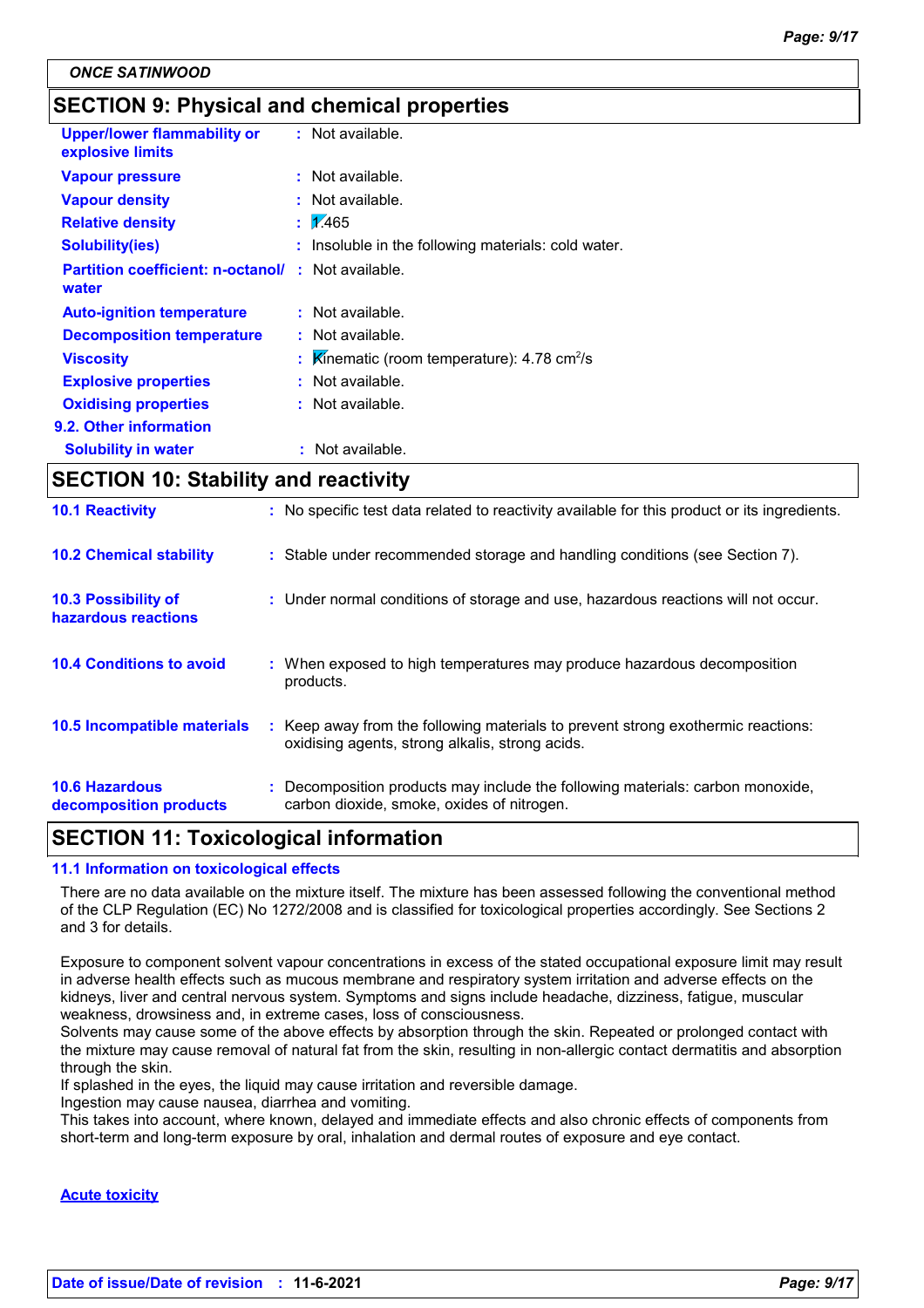## **SECTION 11: Toxicological information**

| <b>Product/ingredient name</b>                                                    | <b>Result</b>                              | <b>Species</b>            | <b>Dose</b>                | <b>Exposure</b> |
|-----------------------------------------------------------------------------------|--------------------------------------------|---------------------------|----------------------------|-----------------|
| hydrocarbon, C9-C11, n-                                                           | <b>LC50 Inhalation Vapour</b>              | Rat                       | 8500 mg/m <sup>3</sup>     | 4 hours         |
| alkane, iso-alkane, cyclic,<br>containing <2% of                                  |                                            |                           |                            |                 |
| aromatics, $< 0.1\%$ of<br>benzene, < 1% of n-hexane<br>and $< 0.5$ % of aromatic |                                            |                           |                            |                 |
| hydrocarbons                                                                      |                                            |                           |                            |                 |
|                                                                                   | LD50 Oral                                  | Rat                       | $>6$ g/kg                  |                 |
| Hydrocarbons, C10-C13, n-<br>alkanes, isoalkanes, cyclics,<br><2%aromatics        | <b>LC50 Inhalation Vapour</b>              | Rat                       | 8500 mg/m <sup>3</sup>     | 4 hours         |
|                                                                                   | LD50 Oral                                  | Rat                       | $>6$ g/kg                  |                 |
| Naphtha (petroleum),<br>hydrotreated heavy                                        | <b>LC50 Inhalation Vapour</b>              | Rat                       | 8500 mg/m <sup>3</sup>     | 4 hours         |
| 1,2-dichlorobenzene                                                               | LD50 Oral<br>LD50 Dermal                   | Rat<br>Rabbit             | >6 g/kg<br>$>10$ g/kg      |                 |
|                                                                                   | LD50 Intraperitoneal                       | Mouse                     | 1228 mg/kg                 |                 |
|                                                                                   | LD50 Intraperitoneal                       | Rat                       | 840 mg/kg                  |                 |
|                                                                                   | LD50 Oral                                  | Mouse                     | 4386 mg/kg                 |                 |
|                                                                                   | LD50 Oral                                  | Rabbit                    | 500 mg/kg                  |                 |
|                                                                                   | LD50 Oral                                  | Rat                       | 500 mg/kg                  |                 |
|                                                                                   | LD50 Subcutaneous                          | Rat                       | 5 g/kg                     |                 |
|                                                                                   | LDLo Intravenous                           | Mouse                     | 400 mg/kg                  |                 |
|                                                                                   | LDLo Intravenous                           | Rabbit                    | 250 mg/kg                  |                 |
|                                                                                   | LDLo Oral                                  | Guinea pig                | 2000 mg/kg                 |                 |
|                                                                                   | <b>TDLo Intraperitoneal</b>                | Rat                       | 735 mg/kg                  |                 |
|                                                                                   | <b>TDLo Intraperitoneal</b>                | Rat                       | 1 mg/kg                    |                 |
| methanol                                                                          | <b>TDLo Intraperitoneal</b><br>LD50 Dermal | Rat<br>Rabbit             | 735 mg/kg<br>15800 mg/kg   |                 |
|                                                                                   | LD50 Intraperitoneal                       | Guinea pig                | 3556 mg/kg                 |                 |
|                                                                                   | LD50 Intraperitoneal                       | Hamster                   | 8555 mg/kg                 |                 |
|                                                                                   | LD50 Intraperitoneal                       | Mouse                     | 10765 mg/kg                |                 |
|                                                                                   | LD50 Intraperitoneal                       | Rabbit                    | 1826 mg/kg                 |                 |
|                                                                                   | LD50 Intraperitoneal                       | Rat                       | 7529 mg/kg                 |                 |
|                                                                                   | LD50 Intravenous                           | Mouse                     | 4710 mg/kg                 |                 |
|                                                                                   | LD50 Intravenous                           | Rabbit                    | 8907 mg/kg                 |                 |
|                                                                                   | LD50 Intravenous                           | Rat                       | 2131 mg/kg                 |                 |
|                                                                                   | LD50 Oral                                  | Dog                       | 7500 mg/kg                 |                 |
|                                                                                   | LD50 Oral                                  | Monkey                    | 7 g/kg                     |                 |
|                                                                                   | LD50 Oral                                  | Monkey                    | 7000 mg/kg                 |                 |
|                                                                                   | LD50 Oral                                  | Mouse                     | 5800 mg/kg                 |                 |
|                                                                                   | LD50 Oral<br>LD50 Oral                     | Pig<br>Rabbit             | >5000 mg/kg<br>14200 mg/kg |                 |
|                                                                                   | LD50 Oral                                  | Rat                       | 5600 mg/kg                 |                 |
|                                                                                   | LD50 Subcutaneous                          | Mouse                     | 9800 mg/kg                 |                 |
|                                                                                   | <b>LDLo Dermal</b>                         | Monkey                    | 393 mg/kg                  |                 |
|                                                                                   | LDLo Intravenous                           | Cat                       | 4641 mg/kg                 |                 |
|                                                                                   | LDLo Oral                                  | Dog                       | 7500 mg/kg                 |                 |
|                                                                                   | LDLo Oral                                  | Human                     | 428 mg/kg                  |                 |
|                                                                                   | LDLo Oral                                  | Human                     | 143 mg/kg                  |                 |
|                                                                                   | LDLo Oral                                  | Man - Male                | 14 mL/kg                   |                 |
|                                                                                   | LDLo Oral                                  | Man - Male                | 6422 mg/kg                 |                 |
|                                                                                   | LDLo Oral                                  | Monkey                    | 5000 mg/kg                 |                 |
|                                                                                   | LDLo Oral                                  | Mouse                     | 420 mg/kg                  |                 |
|                                                                                   | LDLo Oral                                  | Rabbit                    | 7500 mg/kg                 |                 |
|                                                                                   | LDLo Oral<br><b>LDLo Parenteral</b>        | Woman -<br>Female<br>Frog | 10 mL/kg<br>59 g/kg        |                 |
|                                                                                   | LDLo Route of exposure                     | Man - Male                | 868 mg/kg                  |                 |
|                                                                                   | unreported                                 |                           |                            |                 |
|                                                                                   | <b>TDLo Intraperitoneal</b>                | Rat                       | 3490 mg/kg                 |                 |
|                                                                                   | <b>TDLo Intraperitoneal</b>                | Rat                       | 3000 mg/kg                 |                 |
|                                                                                   | <b>TDLo Oral</b>                           | Man - Male                | 0.43 mL/kg                 |                 |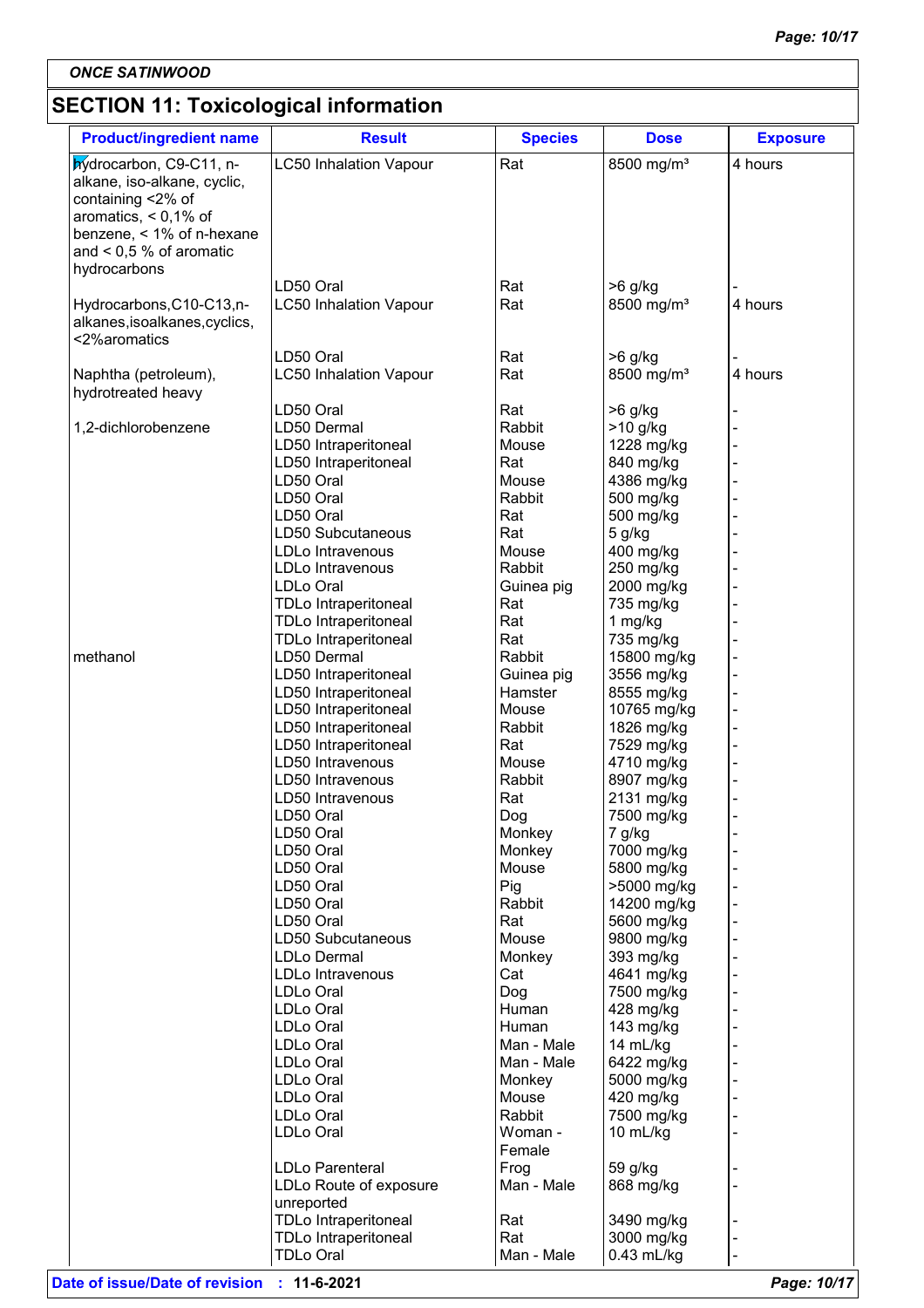*ONCE SATINWOOD*

## **SECTION 11: Toxicological information**

| <b>TDLo Oral</b>         | Man - Male   | 1.14 $mL/kg$ |   |
|--------------------------|--------------|--------------|---|
| TDLo Oral                | Man - Male   | 1.4 $mL/kg$  |   |
| TDLo Oral                | l Man - Male | 3429 mg/kg   |   |
| TDLo Oral                | l Man - Male | 3571 uL/kg   | ۰ |
| TDLo Oral                | Man - Male   | 9450 uL/kg   |   |
| TDLo Oral                | Rat          | 8 g/kg       |   |
| TDLo Oral                | Rat          | 3 g/kg       | ۰ |
| TDLo Oral                | Rat          | 3 g/kg       |   |
| TDLo Oral                | Rat          | 8 mL/kg      |   |
| TDLo Oral                | Rat          | 3500 mg/kg   |   |
| TDLo Oral                | Woman -      | 4 g/kg       |   |
|                          | Female       |              |   |
| <b>TDLo Subcutaneous</b> | Rat          | 6825 mg/kg   | ٠ |

**Conclusion/Summary :** Not available.

### **Acute toxicity estimates**

| Oral (mg/<br>kg) | <b>Dermal</b><br>(mg/kg) | (gases)<br>(ppm) | (vapours)<br>(mg/l) | <b>(dusts)</b><br>and mists)<br>(mg/l)     |
|------------------|--------------------------|------------------|---------------------|--------------------------------------------|
| 500              | N/A                      | N/A              | N/A                 | N/A<br>N/A                                 |
|                  | 100                      | 300              | N/A                 | Inhalation   Inhalation   Inhalation<br>C, |

### **Irritation/Corrosion**

| <b>Product/ingredient name</b> | <b>Result</b>                                        | <b>Species</b>   | <b>Score</b>             | <b>Exposure</b>                              | <b>Observation</b> |
|--------------------------------|------------------------------------------------------|------------------|--------------------------|----------------------------------------------|--------------------|
| $\sqrt{2}$ -dichlorobenzene    | Eyes - Mild irritant                                 | Rabbit           | $\overline{\phantom{0}}$ | 0.5 minutes<br>100<br>milligrams             |                    |
| methanol                       | Eyes - Moderate irritant                             | Rabbit           |                          | 24 hours 100 -<br>milligrams                 |                    |
|                                | Eyes - Moderate irritant<br>Skin - Moderate irritant | Rabbit<br>Rabbit | ٠                        | 40 milligrams -<br>24 hours 20<br>milligrams |                    |
| <b>Conclusion/Summary</b>      | Not available.                                       |                  |                          |                                              |                    |

| <b>Sensitisation</b>         |                    |
|------------------------------|--------------------|
| <b>Conclusion/Summary</b>    | $:$ Not available. |
| <b>Mutagenicity</b>          |                    |
| <b>Conclusion/Summary</b>    | : Not available.   |
| <b>Carcinogenicity</b>       |                    |
| <b>Conclusion/Summary</b>    | $:$ Not available. |
| <b>Reproductive toxicity</b> |                    |
| <b>Conclusion/Summary</b>    | : Not available.   |
| <b>Teratogenicity</b>        |                    |
| <b>Conclusion/Summary</b>    | : Not available.   |
|                              |                    |

### **Specific target organ toxicity (single exposure)**

| <b>Product/ingredient name</b>                                                                                                                                    | <b>Category</b> | <b>Route of</b><br>exposure | <b>Target organs</b> |
|-------------------------------------------------------------------------------------------------------------------------------------------------------------------|-----------------|-----------------------------|----------------------|
| <b>Hydrocarbons, C9-C11, n-alkanes, isoalkanes, cyclics,</b><br>l<2% aromatics                                                                                    | Category 3      |                             | l Narcotic effects   |
| hydrocarbon, C9-C11, n-alkane, iso-alkane, cyclic,<br>containing <2% of aromatics, < 0,1% of benzene, < 1% of<br>$n$ -hexane and < 0,5 % of aromatic hydrocarbons | Category 3      |                             | Narcotic effects     |
| Naphtha (petroleum), hydrotreated heavy                                                                                                                           | Category 3      |                             | l Narcotic effects   |

**Specific target organ toxicity (repeated exposure)**

### Not available.

### **Aspiration hazard**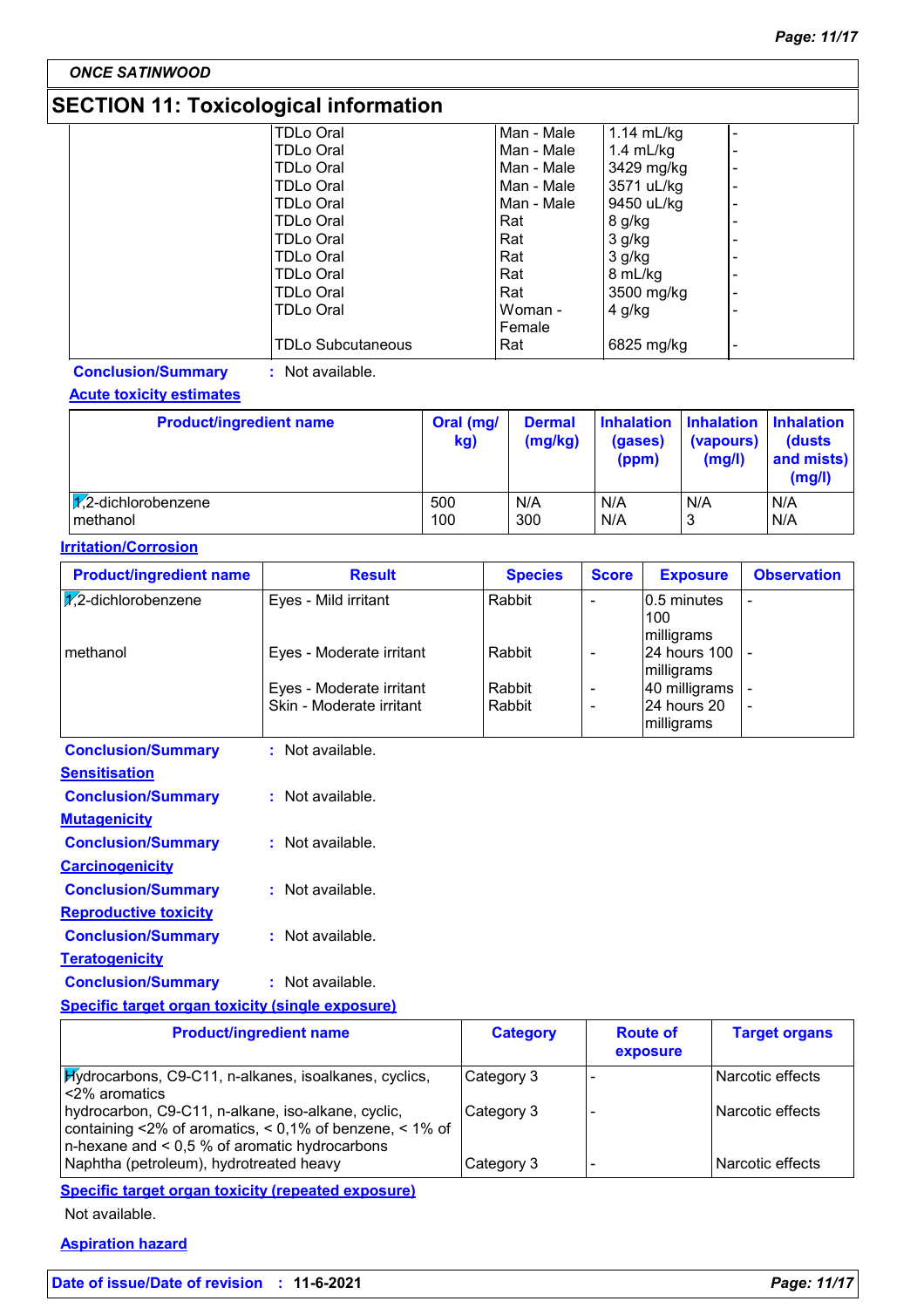## **SECTION 11: Toxicological information**

| <b>Product/ingredient name</b>                                                                                                                                                      | <b>Result</b>                                                                  |
|-------------------------------------------------------------------------------------------------------------------------------------------------------------------------------------|--------------------------------------------------------------------------------|
| <b>Hydrocarbons, C9-C11, n-alkanes, isoalkanes, cyclics, &lt;2%</b><br>aromatics                                                                                                    | <b>ASPIRATION HAZARD - Category 1</b>                                          |
| hydrocarbon, C9-C11, n-alkane, iso-alkane, cyclic, containing<br>$\leq$ 2% of aromatics, $\leq$ 0,1% of benzene, $\leq$ 1% of n-hexane and $\leq$<br>0,5 % of aromatic hydrocarbons | <b>ASPIRATION HAZARD - Category 1</b>                                          |
| Hydrocarbons, C10-C13, n-alkanes, isoalkanes, cyclics,<br><2%aromatics                                                                                                              | <b>ASPIRATION HAZARD - Category 1</b>                                          |
| Naphtha (petroleum), hydrotreated heavy<br>Naphtha (petroleum), hydrotreated heavy                                                                                                  | <b>ASPIRATION HAZARD - Category 1</b><br><b>ASPIRATION HAZARD - Category 1</b> |

**Other information :**

: Not available.

## **SECTION 12: Ecological information**

### **12.1 Toxicity**

There are no data available on the mixture itself. Do not allow to enter drains or watercourses.

The mixture has been assessed following the summation method of the CLP Regulation (EC) No 1272/2008 and is not classified as hazardous to the environment.

| <b>Product/ingredient name</b> | <b>Result</b>                        | <b>Species</b>                                                               | <b>Exposure</b> |
|--------------------------------|--------------------------------------|------------------------------------------------------------------------------|-----------------|
| $\sqrt{2}$ -dichlorobenzene    | Acute EC50 16.2 mg/l Fresh water     | Algae - Chlorella marina                                                     | 72 hours        |
|                                | Acute EC50 12.8 mg/l Fresh water     | Algae - Phaeodactylum                                                        | 72 hours        |
|                                |                                      | tricornutum                                                                  |                 |
|                                | Acute EC50 16.9 mg/l Fresh water     | Algae - Platymonas                                                           | 72 hours        |
|                                |                                      | subcordiformis                                                               |                 |
|                                | Acute EC50 2200 µg/l Fresh water     | Algae - Pseudokirchneriella                                                  | 96 hours        |
|                                |                                      | subcapitata                                                                  |                 |
|                                | Acute EC50 13.1 mg/l Fresh water     | Algae - Nannochloropsis oculata                                              | 72 hours        |
|                                | Acute EC50 740 µg/l Fresh water      | Daphnia - Daphnia magna                                                      | 48 hours        |
|                                | Acute EC50 1.55 mg/l Fresh water     | Fish - Oncorhynchus mykiss                                                   | 96 hours        |
|                                | Acute LC50 10300 µg/l Marine water   | <b>Crustaceans - Palaemonetes</b><br>pugio                                   | 48 hours        |
|                                | Acute LC50 4.52 ppm Marine water     | Crustaceans - Americamysis                                                   | 48 hours        |
|                                |                                      | bahia                                                                        |                 |
|                                | Acute LC50 2400 µg/l Fresh water     | Daphnia - Daphnia magna                                                      | 48 hours        |
|                                | Acute LC50 2200 µg/l Fresh water     | Daphnia - Daphnia magna                                                      | 48 hours        |
|                                | Acute LC50 5.6 mg/l Fresh water      | Fish - Lepomis macrochirus -                                                 | 96 hours        |
|                                |                                      | Young of the year                                                            |                 |
|                                | Acute LC50 1.4 mg/l Fresh water      | Fish - Gibelion catla                                                        | 96 hours        |
|                                | Acute LC50 1610 µg/l Fresh water     | Fish - Oncorhynchus mykiss                                                   | 96 hours        |
|                                | Acute LC50 4.5 mg/l Fresh water      | Fish - Danio rerio                                                           | 96 hours        |
|                                | Chronic NOEC 0.63 mg/l Fresh water   | Daphnia - Daphnia magna                                                      | 21 days         |
|                                | Chronic NOEC 630 µg/l Fresh water    | Daphnia - Daphnia magna                                                      | 21 days         |
| methanol                       | Acute EC50 16.912 mg/l Marine water  | Algae - Ulva pertusa                                                         | 96 hours        |
|                                | Acute EC50 24500000 µg/l Fresh water | Daphnia - Daphnia magna -<br>Larvae                                          | 48 hours        |
|                                | Acute EC50 22200 mg/l Fresh water    | Daphnia - Daphnia obtusa -<br>Neonate                                        | 48 hours        |
|                                | Acute EC50 12835 mg/l Fresh water    | Fish - Lepomis macrochirus                                                   | 96 hours        |
|                                | Acute EC50 12700000 µg/l Fresh water | Fish - Lepomis macrochirus -<br>Juvenile (Fledgling, Hatchling,<br>Weanling) | 96 hours        |
|                                | Acute EC50 13000000 µg/l Fresh water | Fish - Oncorhynchus mykiss -<br>Juvenile (Fledgling, Hatchling,<br>Weanling) | 96 hours        |
|                                | Acute LC50 2500000 µg/l Marine water | Crustaceans - Crangon<br>crangon - Adult                                     | 48 hours        |
|                                | Acute LC50 3289 mg/l Fresh water     | Daphnia - Daphnia magna -<br>Neonate                                         | 48 hours        |
|                                | Acute LC50 15.32 g/L Fresh water     | Fish - Oreochromis                                                           | 96 hours        |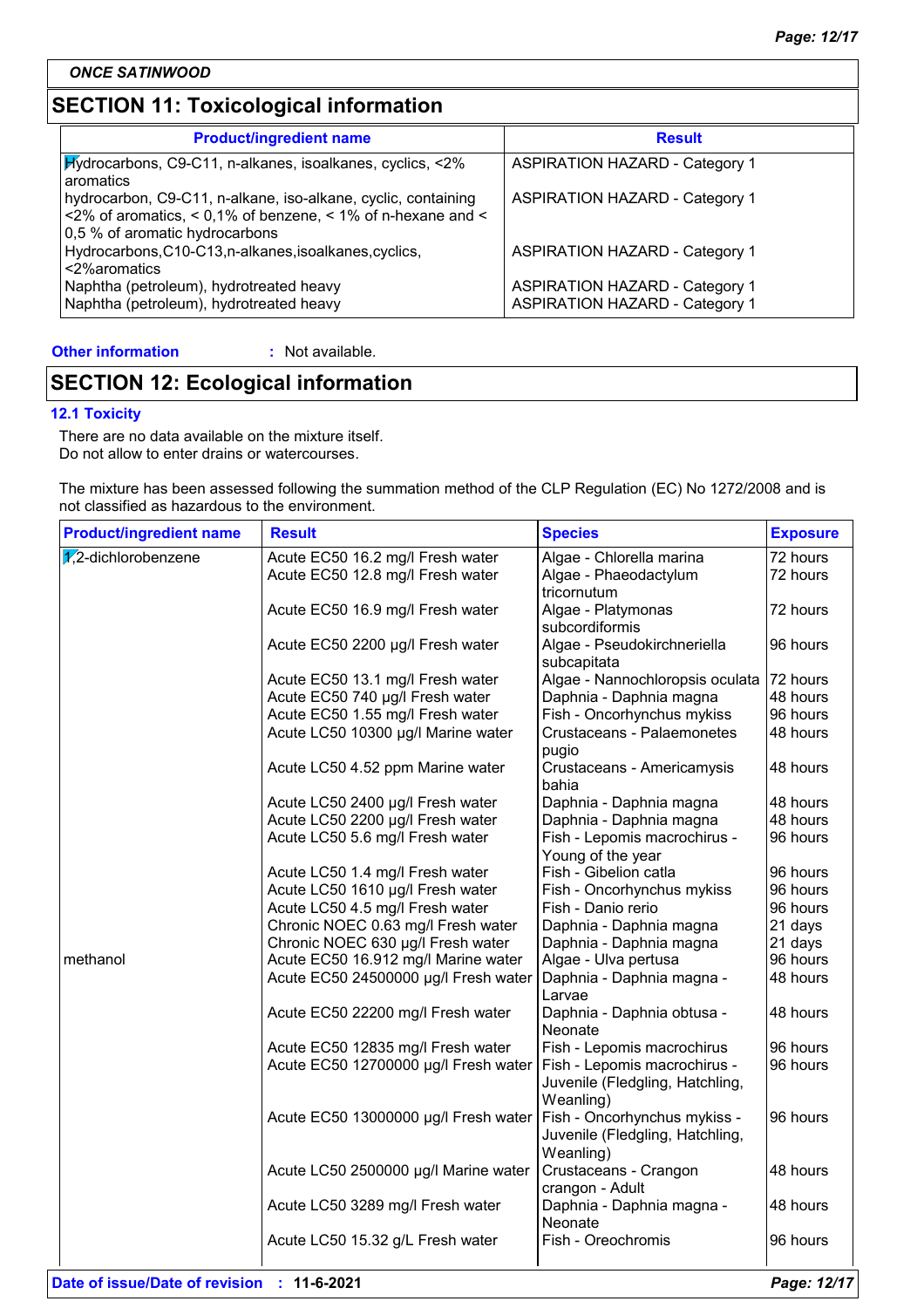## **SECTION 12: Ecological information**

|                                     | l mossambicus - Adult        |           |
|-------------------------------------|------------------------------|-----------|
| Acute LC50 290 mg/l Fresh water     | Fish - Danio rerio - Egg     | I96 hours |
| Chronic NOEC 71 ppm Fresh water     | Algae - Heterosigma akashiwo | 96 hours  |
| Chronic NOEC 1400 ppm Fresh water   | Algae - Skeletonema costatum | 96 hours  |
| Chronic NOEC 410 ppm Fresh water    | Algae - Prorocentrum minimum | 96 hours  |
| Chronic NOEC 24 ppm Fresh water     | Algae - Eutreptiella sp.     | I96 hours |
| Chronic NOEC 9.96 mg/l Marine water | Algae - Ulva pertusa         | I96 hours |

**Conclusion/Summary :** Not available.

### **12.2 Persistence and degradability**

**Conclusion/Summary :** Not available.

### **12.3 Bioaccumulative potential**

| <b>Product/ingredient name</b>                                                         | LogP <sub>ow</sub> | <b>BCF</b>        | <b>Potential</b> |
|----------------------------------------------------------------------------------------|--------------------|-------------------|------------------|
| hydrocarbon, C9-C11, n-<br>alkane, iso-alkane, cyclic,<br>containing <2% of aromatics, |                    | 10 to 2500        | high             |
| $0.1\%$ of benzene, $0.1\%$ of<br>n-hexane and $< 0.5$ % of<br>aromatic hydrocarbons   |                    |                   |                  |
| Hydrocarbons, C10-C13, n-<br>alkanes, isoalkanes, cyclics,                             |                    | 10 to 2500        | high             |
| <2%aromatics<br>2-ethylhexanoic acid,<br>zirconium salt                                |                    | 2.96              | low              |
| Naphtha (petroleum),<br>hydrotreated heavy                                             |                    | 10 to 2500        | high             |
| Naphtha (petroleum),<br>hydrotreated heavy                                             |                    | 10 to 2500        | high             |
| 1,2-dichlorobenzene<br>methanol                                                        | 3.38<br>$-0.77$    | 150 to 230<br><10 | low<br>low       |

| <b>12.4 Mobility in soil</b> |                  |
|------------------------------|------------------|
| <b>Soil/water partition</b>  | : Not available. |
| <b>coefficient (Koc)</b>     |                  |
| <b>Mobility</b>              | : Not available. |

### **12.5 Results of PBT and vPvB assessment**

This mixture does not contain any substances that are assessed to be a PBT or a vPvB.

### **12.6 Other adverse effects** : No known significant effects or critical hazards.

### **SECTION 13: Disposal considerations**

The information in this section contains generic advice and guidance. The list of Identified Uses in Section 1 should be consulted for any available use-specific information provided in the Exposure Scenario(s).

#### **13.1 Waste treatment methods**

| <b>Product</b>             |                                                                                                                                                                                                                                                                                                                                                                                                                                                                                                                                                      |
|----------------------------|------------------------------------------------------------------------------------------------------------------------------------------------------------------------------------------------------------------------------------------------------------------------------------------------------------------------------------------------------------------------------------------------------------------------------------------------------------------------------------------------------------------------------------------------------|
| <b>Methods of disposal</b> | : The generation of waste should be avoided or minimised wherever possible.<br>Disposal of this product, solutions and any by-products should at all times comply<br>with the requirements of environmental protection and waste disposal legislation<br>and any regional local authority requirements. Dispose of surplus and non-<br>recyclable products via a licensed waste disposal contractor. Waste should not be<br>disposed of untreated to the sewer unless fully compliant with the requirements of<br>all authorities with jurisdiction. |
| <b>Hazardous waste</b>     | : The classification of the product may meet the criteria for a hazardous waste.                                                                                                                                                                                                                                                                                                                                                                                                                                                                     |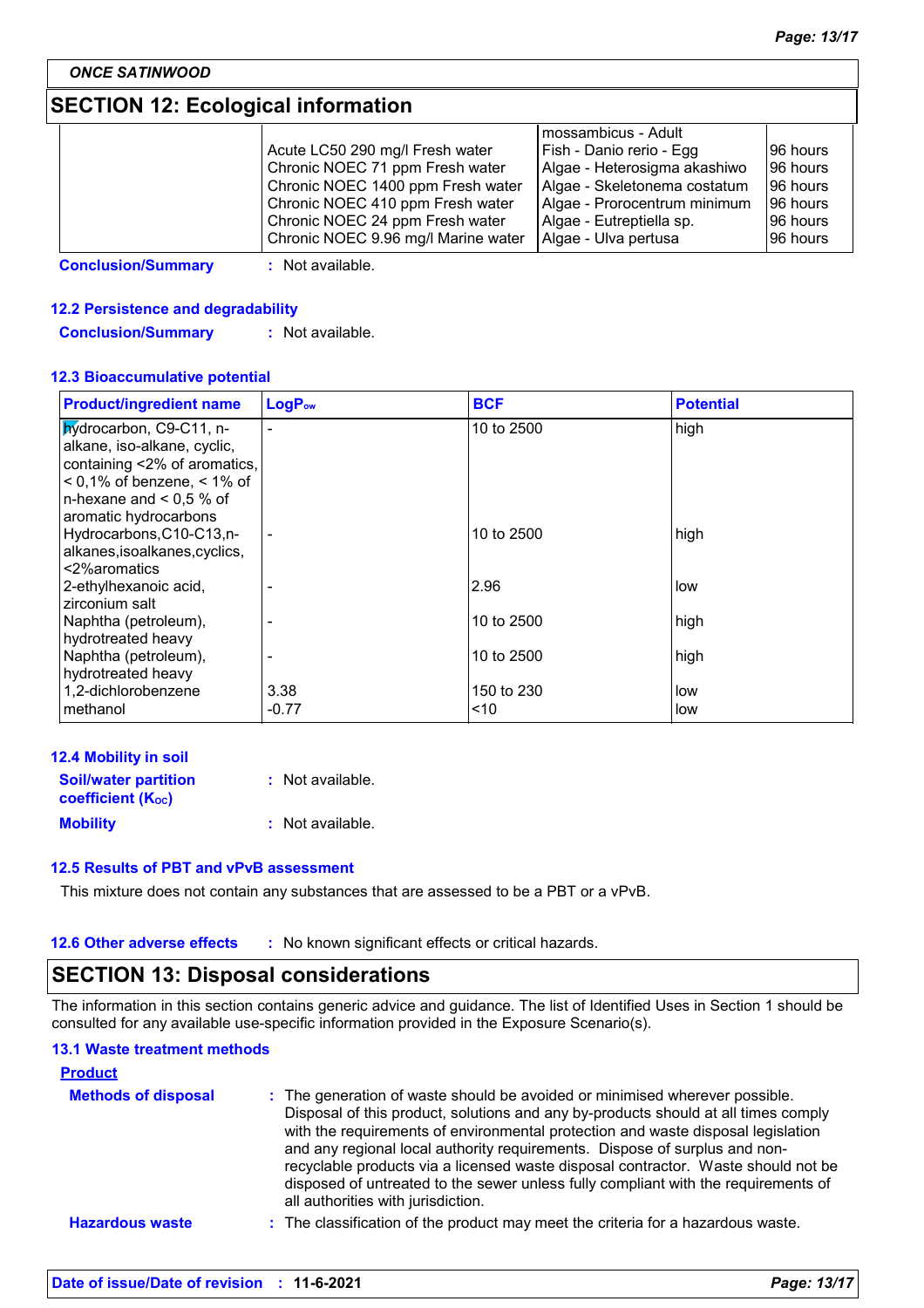## **SECTION 13: Disposal considerations**

| <b>Disposal considerations</b> | Do not allow to enter drains or watercourses.<br>Dispose of according to all federal, state and local applicable regulations.<br>If this product is mixed with other wastes, the original waste product code may no<br>longer apply and the appropriate code should be assigned.<br>For further information, contact your local waste authority.                                                                                                                                                                                                            |  |
|--------------------------------|-------------------------------------------------------------------------------------------------------------------------------------------------------------------------------------------------------------------------------------------------------------------------------------------------------------------------------------------------------------------------------------------------------------------------------------------------------------------------------------------------------------------------------------------------------------|--|
| <b>Packaging</b>               |                                                                                                                                                                                                                                                                                                                                                                                                                                                                                                                                                             |  |
| <b>Methods of disposal</b>     | The generation of waste should be avoided or minimised wherever possible. Waste<br>packaging should be recycled. Incineration or landfill should only be considered<br>when recycling is not feasible.                                                                                                                                                                                                                                                                                                                                                      |  |
| <b>Disposal considerations</b> | Using information provided in this safety data sheet, advice should be obtained from<br>the relevant waste authority on the classification of empty containers.<br>Empty containers must be scrapped or reconditioned.<br>Dispose of containers contaminated by the product in accordance with local or<br>national legal provisions.                                                                                                                                                                                                                       |  |
| <b>Type of packaging</b>       | European waste catalogue (EWC)                                                                                                                                                                                                                                                                                                                                                                                                                                                                                                                              |  |
| <b>CEPE Paint Guidelines</b>   | 15 01 10*<br>packaging containing residues of or contaminated by<br>hazardous substances                                                                                                                                                                                                                                                                                                                                                                                                                                                                    |  |
| <b>Special precautions</b>     | This material and its container must be disposed of in a safe way. Care should be<br>taken when handling emptied containers that have not been cleaned or rinsed out.<br>Empty containers or liners may retain some product residues. Vapour from product<br>residues may create a highly flammable or explosive atmosphere inside the<br>container. Do not cut, weld or grind used containers unless they have been cleaned<br>thoroughly internally. Avoid dispersal of spilt material and runoff and contact with<br>soil, waterways, drains and sewers. |  |

## **SECTION 14: Transport information**

## **Information pertaining to IATA and ADN is considered not relevant since the material is not packaged in the correct approved packaging required of these methods of transport.**

|                                                                         | <b>ADR</b>                                                                                                                                                                                                             | <b>IMDG</b>    |  |
|-------------------------------------------------------------------------|------------------------------------------------------------------------------------------------------------------------------------------------------------------------------------------------------------------------|----------------|--|
| 14.1 UN number                                                          | <b>UN1263</b>                                                                                                                                                                                                          | <b>UN1263</b>  |  |
| 14.2 UN proper<br>shipping name                                         | <b>PAINT</b>                                                                                                                                                                                                           | <b>PAINT</b>   |  |
| <b>14.3 Transport</b><br>hazard class(es)<br><b>Class</b>               | 3                                                                                                                                                                                                                      | 3              |  |
| <b>Subsidiary class</b>                                                 |                                                                                                                                                                                                                        |                |  |
| <b>14.4 Packing group</b>                                               | III                                                                                                                                                                                                                    | $\mathbf{III}$ |  |
| 14.5<br><b>Environmental</b><br>hazards                                 |                                                                                                                                                                                                                        | No.            |  |
| <b>Marine pollutant</b><br><b>Marine pollutant</b><br><b>substances</b> | No.                                                                                                                                                                                                                    | Not available. |  |
| <b>14.6 Special</b><br>precautions for<br><b>user</b>                   | Transport within user's premises: always<br>transport in closed containers that are upright<br>and secure. Ensure that persons transporting<br>the product know what to do in the event of an<br>accident or spillage. |                |  |
|                                                                         | Date of issue/Date of revision : 11-6-2021                                                                                                                                                                             | Page: 14/17    |  |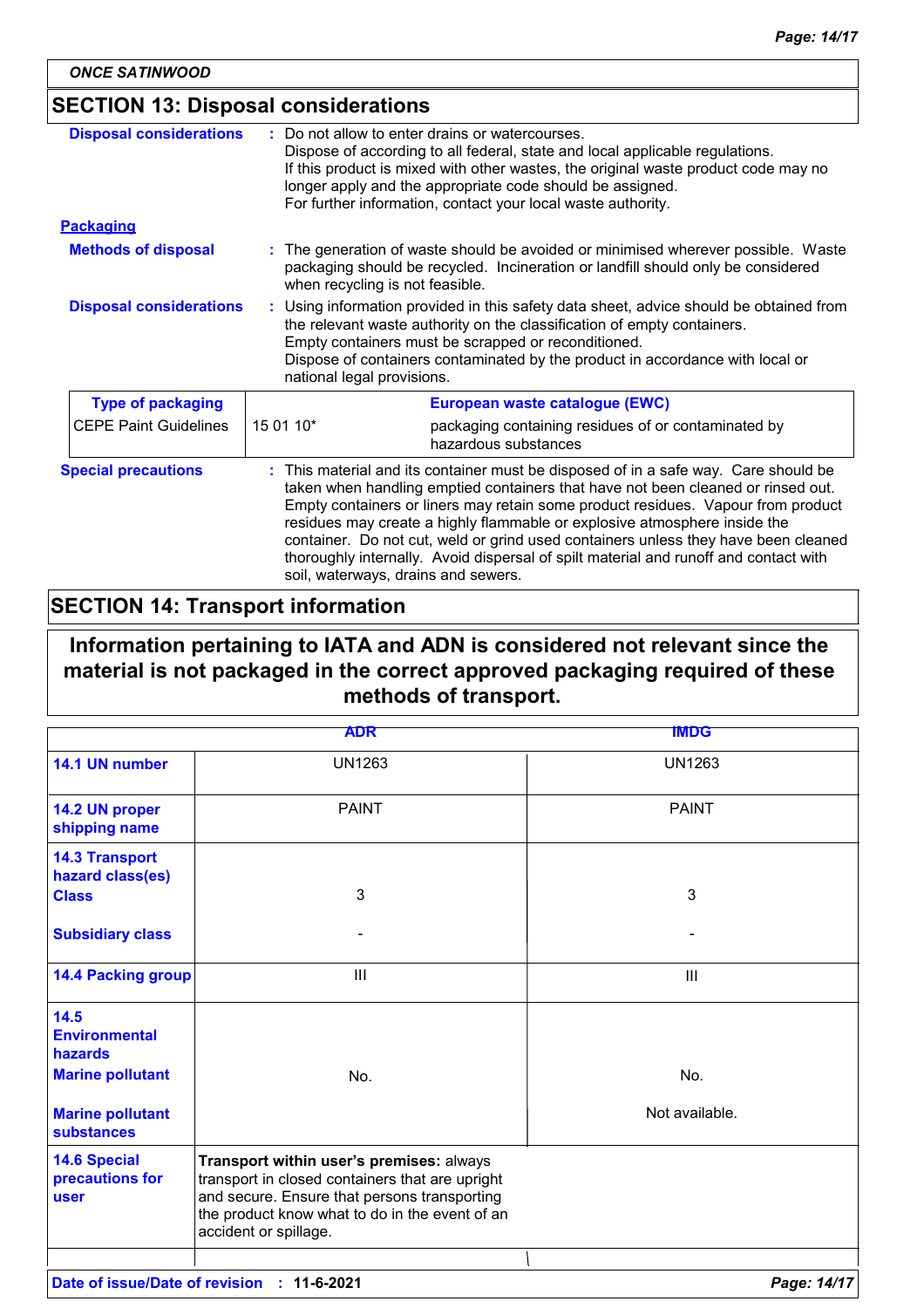$\overline{\phantom{0}}$ 

 *ONCE SATINWOOD*

| <b>ONCE SATINWOOD</b>                                                                                                                                                                |                                                                                                                                                                         |                                                                                                                                                |
|--------------------------------------------------------------------------------------------------------------------------------------------------------------------------------------|-------------------------------------------------------------------------------------------------------------------------------------------------------------------------|------------------------------------------------------------------------------------------------------------------------------------------------|
| Information pertaining to IATA and ADN is considered not relevant since the<br>material is not packaged in the correct approved packaging required of these<br>methods of transport. |                                                                                                                                                                         |                                                                                                                                                |
| <b>HI/Kemler number</b>                                                                                                                                                              | 30                                                                                                                                                                      |                                                                                                                                                |
| <b>Emergency</b><br>schedules (EmS)                                                                                                                                                  |                                                                                                                                                                         | $F-E$ , S-E                                                                                                                                    |
| <b>14.7 Transport in bulk</b><br>according to IMO<br><b>instruments</b>                                                                                                              | : Not applicable.                                                                                                                                                       |                                                                                                                                                |
| <b>Additional</b><br><b>information</b>                                                                                                                                              | <b>Viscous liquid exception</b> This class 3 viscous<br>liquid is not subject to regulation in packagings<br>up to 450 L according to 2.2.3.1.5.1.<br>Tunnel code (D/E) | <b>Viscous liquid exception</b> This class 3 viscous<br>liquid is not subject to regulation in packagings<br>up to 450 L according to 2.3.2.5. |
|                                                                                                                                                                                      | <b>SECTION 15: Regulatory information</b>                                                                                                                               |                                                                                                                                                |
|                                                                                                                                                                                      | 15.1 Safety, health and environmental regulations/legislation specific for the substance or mixture                                                                     |                                                                                                                                                |
|                                                                                                                                                                                      | EU Regulation (EC) No. 1907/2006 (REACH)                                                                                                                                |                                                                                                                                                |
|                                                                                                                                                                                      | <b>Annex XIV - List of substances subject to authorisation</b>                                                                                                          |                                                                                                                                                |
| <b>Annex XIV</b>                                                                                                                                                                     |                                                                                                                                                                         |                                                                                                                                                |
|                                                                                                                                                                                      | None of the components are listed, or the component present is below its threshold.                                                                                     |                                                                                                                                                |
|                                                                                                                                                                                      | <b>Substances of very high concern</b><br>None of the components are listed, or the component present is below its threshold.                                           |                                                                                                                                                |
| <b>Annex XVII - Restrictions</b><br>on the manufacture,<br>placing on the market<br>and use of certain<br>dangerous substances,<br>mixtures and articles                             | : Not applicable.                                                                                                                                                       |                                                                                                                                                |
| <b>Other EU requlations</b><br><b>VOC for Ready-for-Use</b>                                                                                                                          | : Not applicable.                                                                                                                                                       |                                                                                                                                                |
| <b>Mixture</b>                                                                                                                                                                       |                                                                                                                                                                         |                                                                                                                                                |
|                                                                                                                                                                                      | Ozone depleting substances (1005/2009/EU)                                                                                                                               |                                                                                                                                                |
| Not listed.                                                                                                                                                                          |                                                                                                                                                                         |                                                                                                                                                |
| Not listed.                                                                                                                                                                          | Prior Informed Consent (PIC) (649/2012/EU)                                                                                                                              |                                                                                                                                                |
| <b>Seveso Directive</b>                                                                                                                                                              |                                                                                                                                                                         |                                                                                                                                                |
| major accident hazards.                                                                                                                                                              | This product may add to the calculation for determining whether a site is within the scope of the Seveso Directive on                                                   |                                                                                                                                                |
| <b>International regulations</b>                                                                                                                                                     |                                                                                                                                                                         |                                                                                                                                                |
| Not listed.                                                                                                                                                                          | <b>Chemical Weapon Convention List Schedules I, II &amp; III Chemicals</b>                                                                                              |                                                                                                                                                |
| <b>Montreal Protocol</b><br>Not listed.                                                                                                                                              |                                                                                                                                                                         |                                                                                                                                                |
| Not listed.                                                                                                                                                                          | <b>Stockholm Convention on Persistent Organic Pollutants</b>                                                                                                            |                                                                                                                                                |
| Not listed.                                                                                                                                                                          | <b>Rotterdam Convention on Prior Informed Consent (PIC)</b>                                                                                                             |                                                                                                                                                |

**UNECE Aarhus Protocol on POPs and Heavy Metals**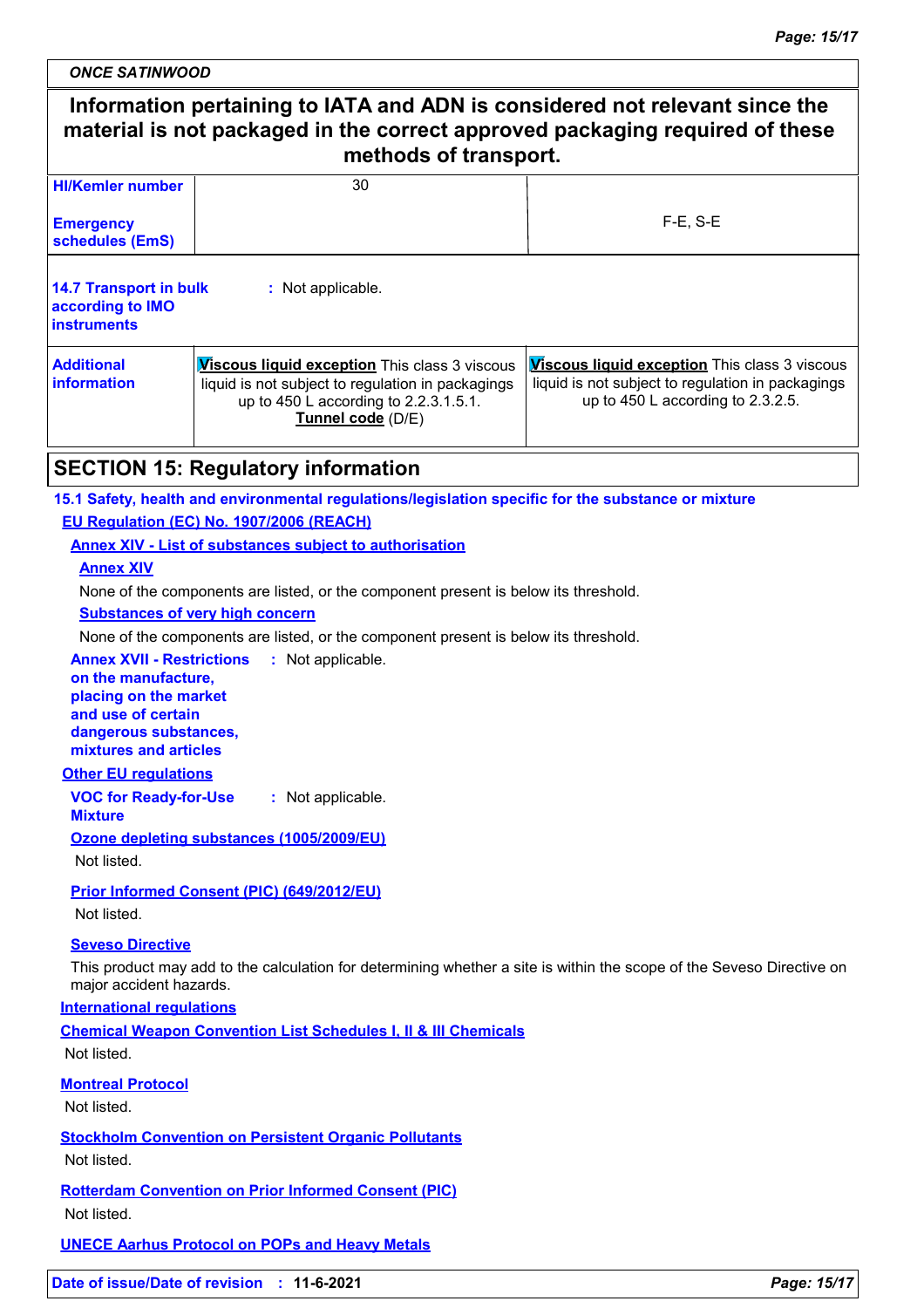## **SECTION 15: Regulatory information**

Not listed.

**15.2 Chemical safety** 

**:** No Chemical Safety Assessment has been carried out.

**assessment**

## **SECTION 16: Other information**

 $\nabla$  Indicates information that has changed from previously issued version.

|  | <b>Abbreviations and acronyms : ATE = Acute Toxicity Estimate</b>             |
|--|-------------------------------------------------------------------------------|
|  | CLP = Classification, Labelling and Packaging Regulation [Regulation (EC) No. |
|  | 1272/2008]                                                                    |
|  | DMEL = Derived Minimal Effect Level                                           |
|  | DNEL = Derived No Effect Level                                                |
|  | EUH statement = CLP-specific Hazard statement                                 |
|  | $N/A = Not available$                                                         |
|  | PBT = Persistent, Bioaccumulative and Toxic                                   |
|  | PNEC = Predicted No Effect Concentration                                      |
|  | RRN = REACH Registration Number                                               |
|  | SGG = Segregation Group                                                       |
|  | vPvB = Very Persistent and Very Bioaccumulative                               |
|  |                                                                               |

**Procedure used to derive the classification according to Regulation (EC) No. 1272/2008 [CLP/GHS]**

| <b>Classification</b>          | <b>Justification</b>  |
|--------------------------------|-----------------------|
| $\mathcal{F}$ am. Liq. 3, H226 | On basis of test data |

**Full text of abbreviated H statements**

| $\cancel{H}225$  | Highly flammable liquid and vapour.                   |
|------------------|-------------------------------------------------------|
| H <sub>226</sub> | Flammable liquid and vapour.                          |
| H <sub>301</sub> | Toxic if swallowed.                                   |
| H302             | Harmful if swallowed.                                 |
| H304             | May be fatal if swallowed and enters airways.         |
| H311             | Toxic in contact with skin.                           |
| H315             | Causes skin irritation.                               |
| H319             | Causes serious eye irritation.                        |
| H331 H           | Toxic if inhaled.                                     |
| H335             | May cause respiratory irritation.                     |
| H336             | May cause drowsiness or dizziness.                    |
| H361             | Suspected of damaging fertility or the unborn child.  |
| H370             | Causes damage to organs.                              |
| H400             | Very toxic to aquatic life.                           |
| H410             | Very toxic to aquatic life with long lasting effects. |
| EUH066           | Repeated exposure may cause skin dryness or cracking. |

#### **Full text of classifications [CLP/GHS]**

| Date of issue/ Date of<br>revision | $: 11 - 6 - 2021$ |                                                                                |  |
|------------------------------------|-------------------|--------------------------------------------------------------------------------|--|
| <b>Date of printing</b>            | $: 11 - 6 - 2021$ |                                                                                |  |
| STOT SE3                           |                   | Category 1<br>SPECIFIC TARGET ORGAN TOXICITY - SINGLE EXPOSURE -<br>Category 3 |  |
| STOT SE 1                          |                   | SPECIFIC TARGET ORGAN TOXICITY - SINGLE EXPOSURE -                             |  |
| Skin Irrit. 2                      |                   | SKIN CORROSION/IRRITATION - Category 2                                         |  |
| Repr. 2                            |                   | REPRODUCTIVE TOXICITY - Category 2                                             |  |
| Flam. Liq. 3                       |                   | FLAMMABLE LIQUIDS - Category 3                                                 |  |
| Flam. Liq. 2                       |                   | FLAMMABLE LIQUIDS - Category 2                                                 |  |
| Eye Irrit. 2                       |                   | SERIOUS EYE DAMAGE/EYE IRRITATION - Category 2                                 |  |
| Asp. Tox. 1                        |                   | <b>ASPIRATION HAZARD - Category 1</b>                                          |  |
| Aquatic Chronic 1                  |                   | LONG-TERM (CHRONIC) AQUATIC HAZARD - Category 1                                |  |
| Aquatic Acute 1                    |                   | SHORT-TERM (ACUTE) AQUATIC HAZARD - Category 1                                 |  |
| Acute Tox, 4                       |                   | <b>ACUTE TOXICITY - Category 4</b>                                             |  |
| $\sqrt{\mathsf{AC}}$ ute Tox. 3    |                   | <b>ACUTE TOXICITY - Category 3</b>                                             |  |